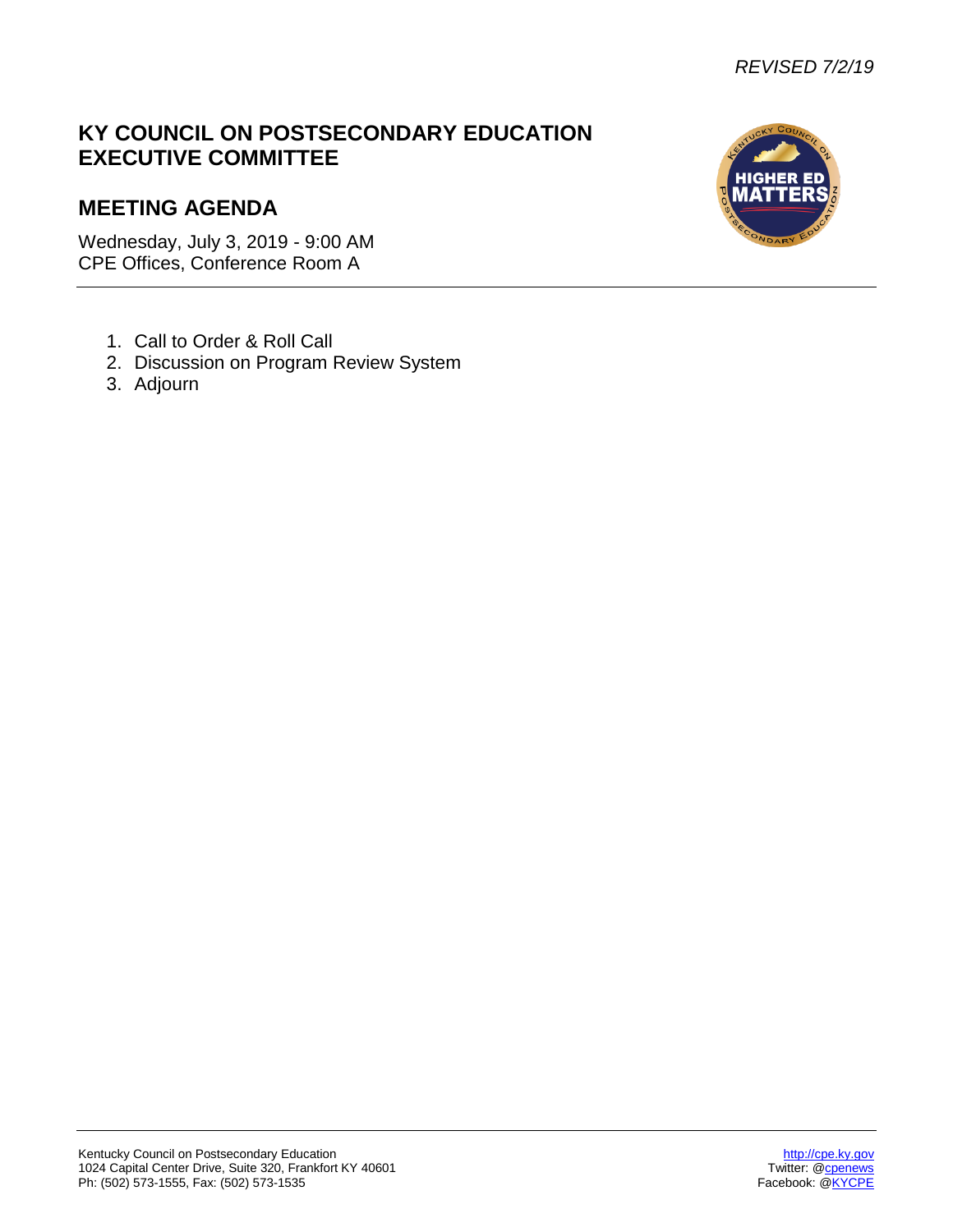## **Kentucky Academic Program Review System**

At the June 28, 2019 CPE Executive Committee meeting, committee members asked staff for additional information regarding the budget and RFP process for a comprehensive academic program review system that would allow the Council to focus more deeply on program costs and efficiency, graduation and employment outcomes, the state's return on investment and program quality.

## **Rationale for New System**

Kentucky Revised Statute (KRS) 164.020(16) calls on CPE to undertake regular review of public higher education academic programs to assure they are consistent with institutional mission and aligned with the goals and priorities of the state's Strategic Agenda for Postsecondary Education. The process has undergone several iterations over the past 20 years, with CPE paying progressively more attention to academic quality considerations, program costs, and graduate outcomes in the workforce. The importance of academic program review as a key responsibility of CPE was elevated with the appointment of Dr. Aaron Thompson as CPE president in the fall of 2018. Academic program quality is such a high priority of both President Thompson and the board that strengthening the review process was included as one of two mandates in Dr. Thompson's annual performance evaluation.

The possibility of working with a third party academic program evaluator has been under consideration for some time. As CPE's program review processes have become more comprehensive and staff have asked campuses for more information, some institutions have struggled responding to elements of the review process, particularly providing information related to graduation outcomes. Additionally, there has been a lack of consistency in the measurement of program costs.

After lengthy consultation with campus representatives about strengthening the program review process, staff began exploring the possibility of a contractual relationship with a national expert or organization. The third party would work with both the CPE and the eight public universities to determine those programs that are operating well and as intended; those that need improvement (and the resources required); programs no longer needed in their present form; and programs that are in demand but not presently offered by a Kentucky institution.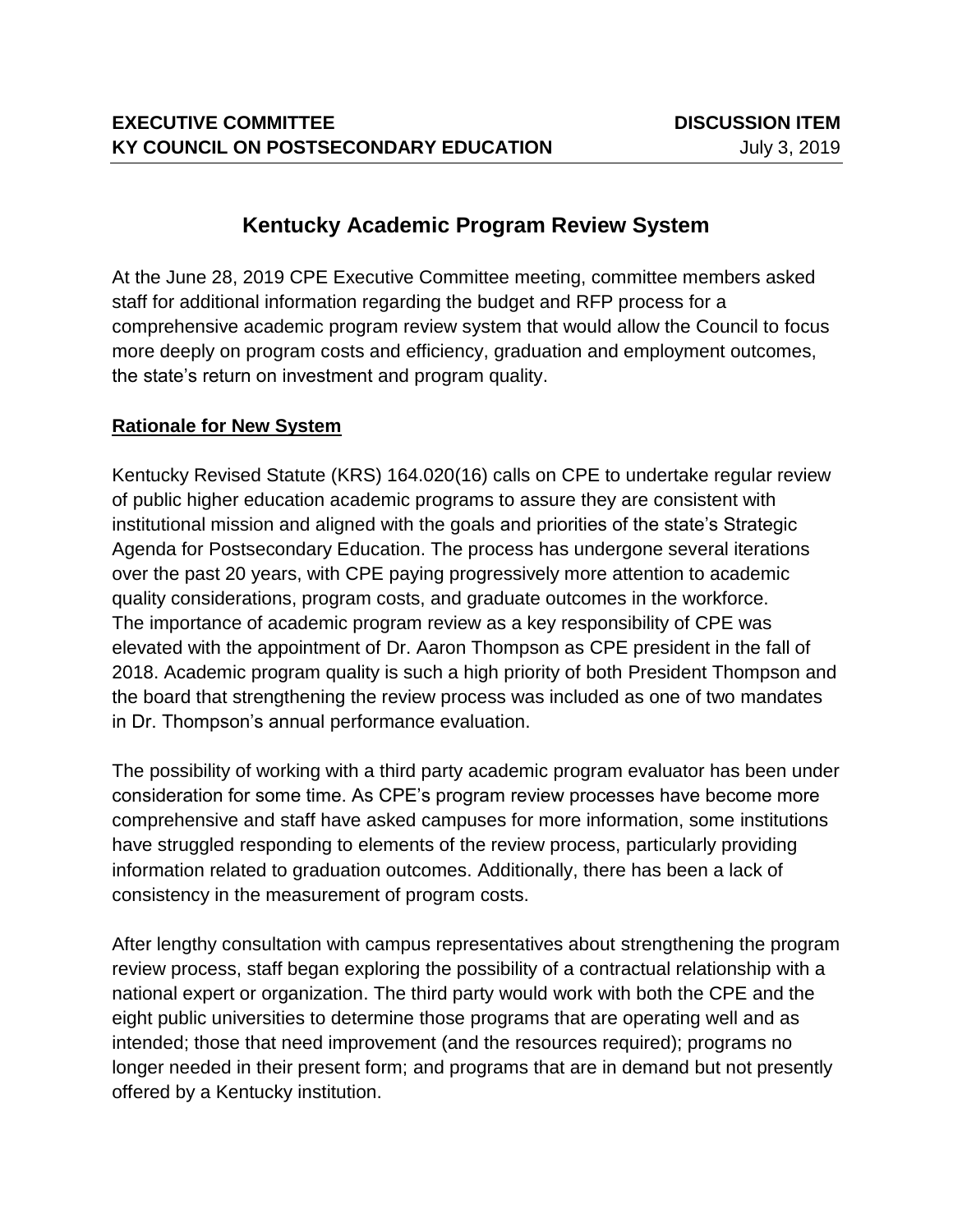With the appropriate level of staffing, CPE can manage the program review process as currently structured. However, new technologies can help facilitate the information gathering and analysis process, and third-party entities with extensive expertise in program evaluation can open new possibilities for improvements in this important area of CPE responsibility. The combined need to strengthen the current process, and the availability of new third-party providers with high levels of expertise led CPE staff to explore a private vendor relationship.

## **The Request for Proposals**

Kentucky's RFP process provides a structured, highly regulated route for state agencies to explore and possibly contract with outside vendors for a range of services and products to help meet their statutory requirements. When competition exists for services requiring professional skill or professional judgment, state agencies must issue a Request for Proposals (RFP) that outlines the services being sought and the criteria for evaluating the proposals received, with appropriate considerations for cost. The RFP process is in accordance with Kentucky's Model Procurement Code (KRS Chapter 45A) and RFPs are processed and approved through the state Finance and Administration Cabinet.

CPE's RFP for a comprehensive program review process (Attachment A) was released March 18, 2019 and closed on April 15, 2019. The RFP includes a required scope of work with the overall mandate to develop a sustainable process that will provide institutional and state leaders with information on programmatic needs of potential students, program relevancy, cost, and post-graduation outcomes. More specifically, the RFP requires the vendor, through the new program review process, to:

- Identify post-graduation outcomes.
- Identify student and/or market demand that is not being met by current programs.
- Operationalize the definition of "unnecessary duplication" related to baccalaureate program offerings.
- Standardize the determination of program net costs.
- Provide benchmark data across institutions within the state.
- Provide benchmark data compared to other research and comprehensive universities outside the state.
- Identify costs and work load for CPE staff and university faculty and staff in order to complete the vendor's methodology. The proposal should clearly identify data required from CPE and institutions.
- Include in the analysis the public institution's area of geographic responsibility.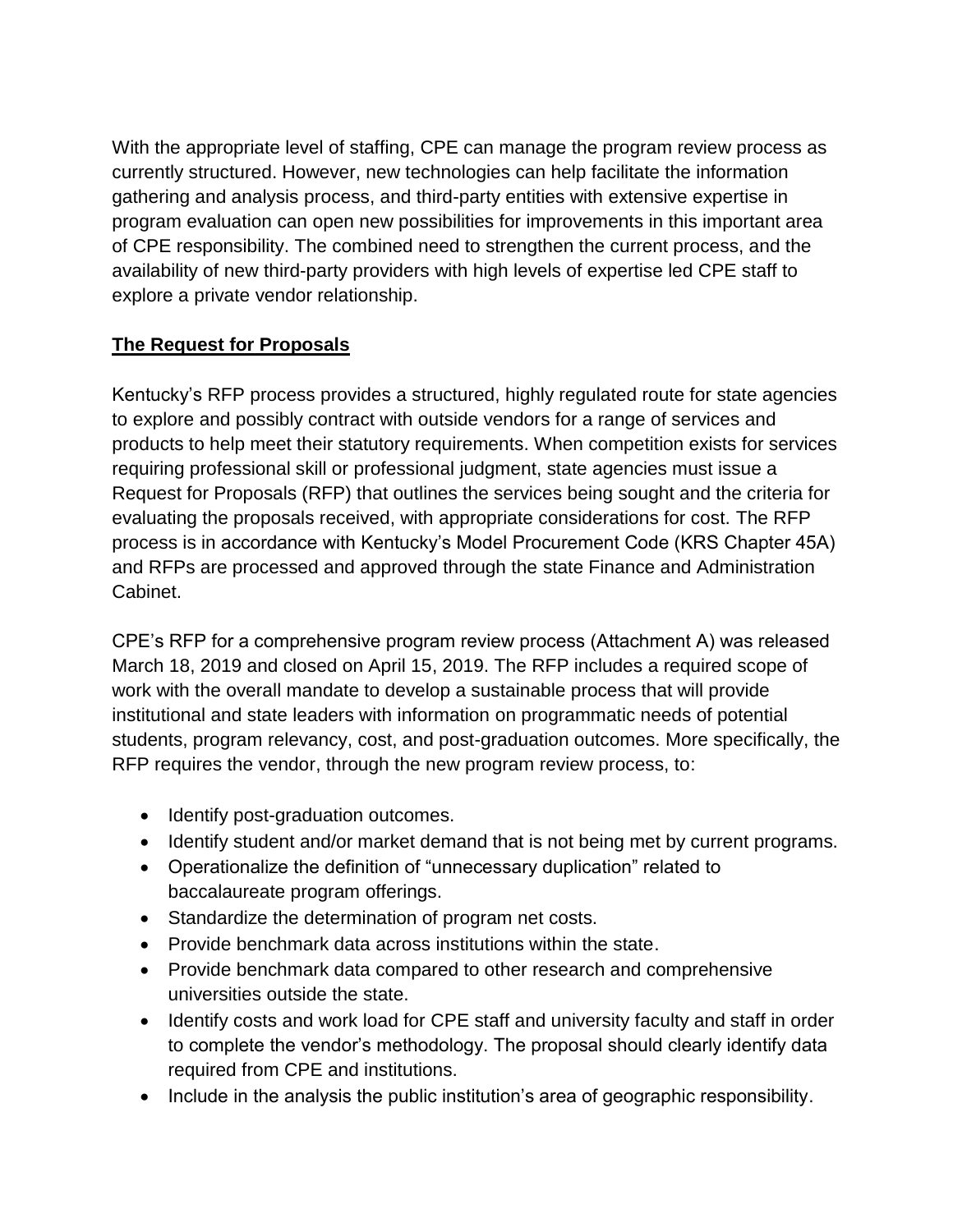The RFP further required that the vendor demonstrate experience with evaluating the four fundamental program review questions at both large and small public universities as well as both public comprehensive and research universities (with experience at the state level preferred). As part of the proposal process, the vendor was required to provide two studies from previous projects. The vendor was also required to demonstrate that it had the staffing and capacity to develop the system and conduct the evaluation, including providing detail on specific staff involved in the project and information on any subcontractor that would be involved in the project.

CPE received proposals from three vendors. After completion of the evaluation process the highest evaluated vendor was contacted to begin negotiations. CPE staff was not satisfied with the vendor's proposed budget and negotiated a significant reduction in the project costs from over \$1 million to a cost not to exceed \$747,000 initially, with an option to extend two additional years with a recurring annual cost of \$180,000. The vendor also agreed to travel at their expense to Kentucky to make a formal in-person presentation to CPE staff and respond to questions about their proposal. After a detailed review of the vendor, their past projects, their capacity to complete the project within the required 12 month timeline, and agency budget capacity, staff recommended to the president to move forward with a contract.

## **Program Review System Funding**

After a careful review of the agency budget, staff proposed to the president that funds for the Program Review System come from the agency's Technology Trust Fund. The Technology Trust Fund (TTF), established in KRS 164.7911 and further defined in 164.7921, is:

(1)(a)…intended to support investments in electronic technology for postsecondary education throughout the Commonwealth to improve student learning…

and

(1)(b)…provide financial assistance to the postsecondary education system in acquiring the infrastructure necessary to acquire and develop electronic technology capacity; to encourage shared program delivery... and other programs consistent with the purposes of postsecondary education, the adopted strategic agenda, and the biennial budget process.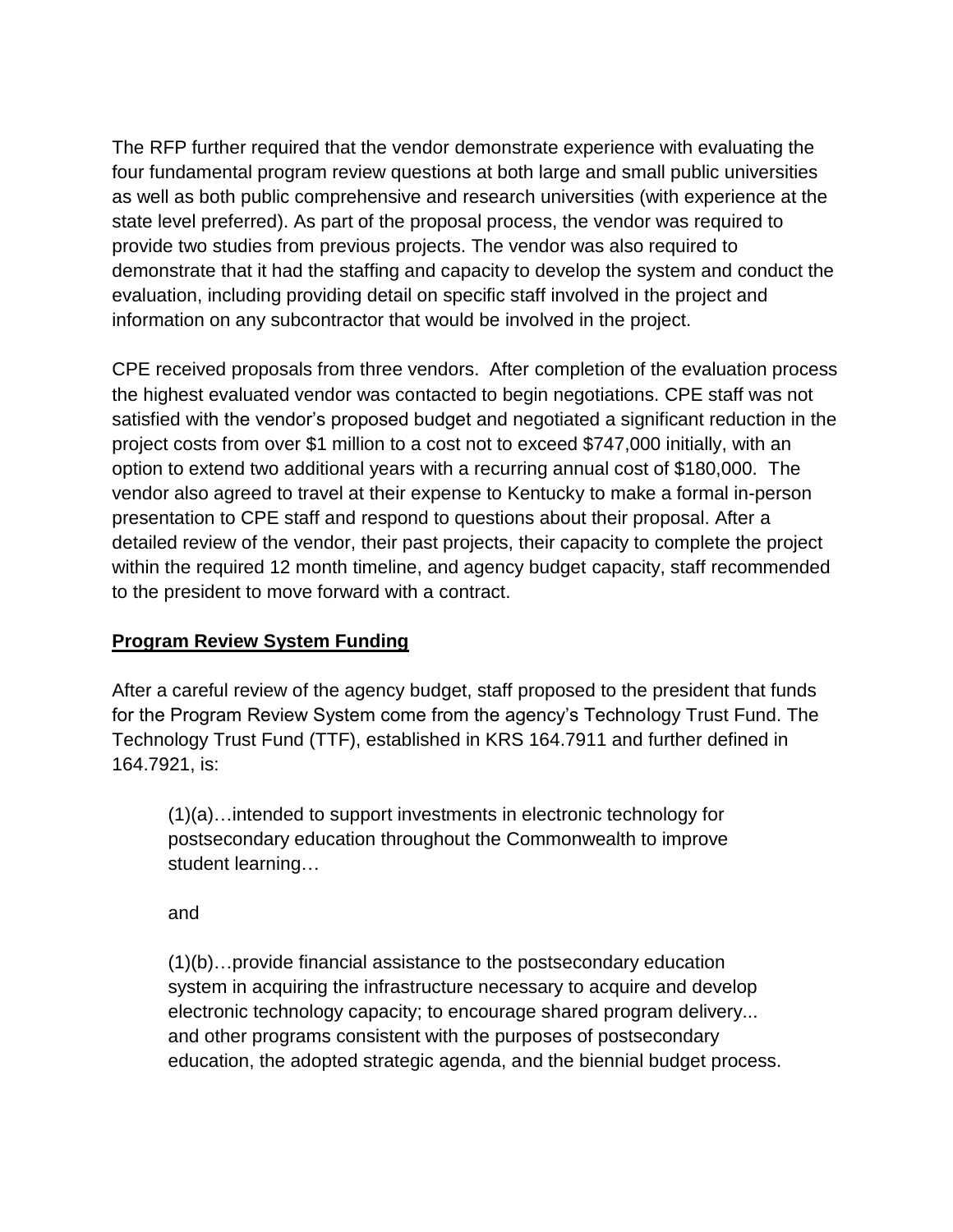The Technology Trust Fund supports the Kentucky Virtual Library, Technology Support, and the Kentucky Postsecondary Education Network (KPEN), which includes the Kentucky Regional Optical Network (KyRON). These programs combine state General Fund appropriations with funds from the public postsecondary institutions and other partners to leverage savings through shared technology and electronic content purchases.

A number of restricted grants and funds for other initiatives are also housed in the TTF, and are categorized as either Restricted Grants and Initiatives or as Other Initiatives. Funding for the proposed Program Review System will come from the latter two categories and the following designated TTF budget units:

| Student Success and College Readiness <sup>1</sup> | \$332,000 |
|----------------------------------------------------|-----------|
| Commonwealth College <sup>2</sup>                  | 180,000   |
| FY19 Payment to Loan Fund 1, 3                     | 150,000   |
| Efficiency and Innovation <sup>2</sup>             | 43,800    |
| College Level Learning Assessment <sup>1</sup>     | 23,900    |
| KY3C                                               | 13,900    |
| NGLC Incubator Grant <sup>2</sup>                  | 4,900     |
|                                                    | \$748,500 |

*<sup>1</sup> Restricted funds that can be used for the Program Review System.*

*<sup>2</sup> Residual or indirect funds from completed, discontinued, or inactive programs.*

*<sup>3</sup> Loan fund was paid from other sources in fiscal 2018-19.*

Funding the Program Review System as recommended will reduce available funding for Restricted Grants and Initiatives by \$505,900 (reducing the balance from \$1,380,000 to \$874,100) and will reduce available funding for Other Initiatives by \$242,600 (from \$450,000 to \$207,400).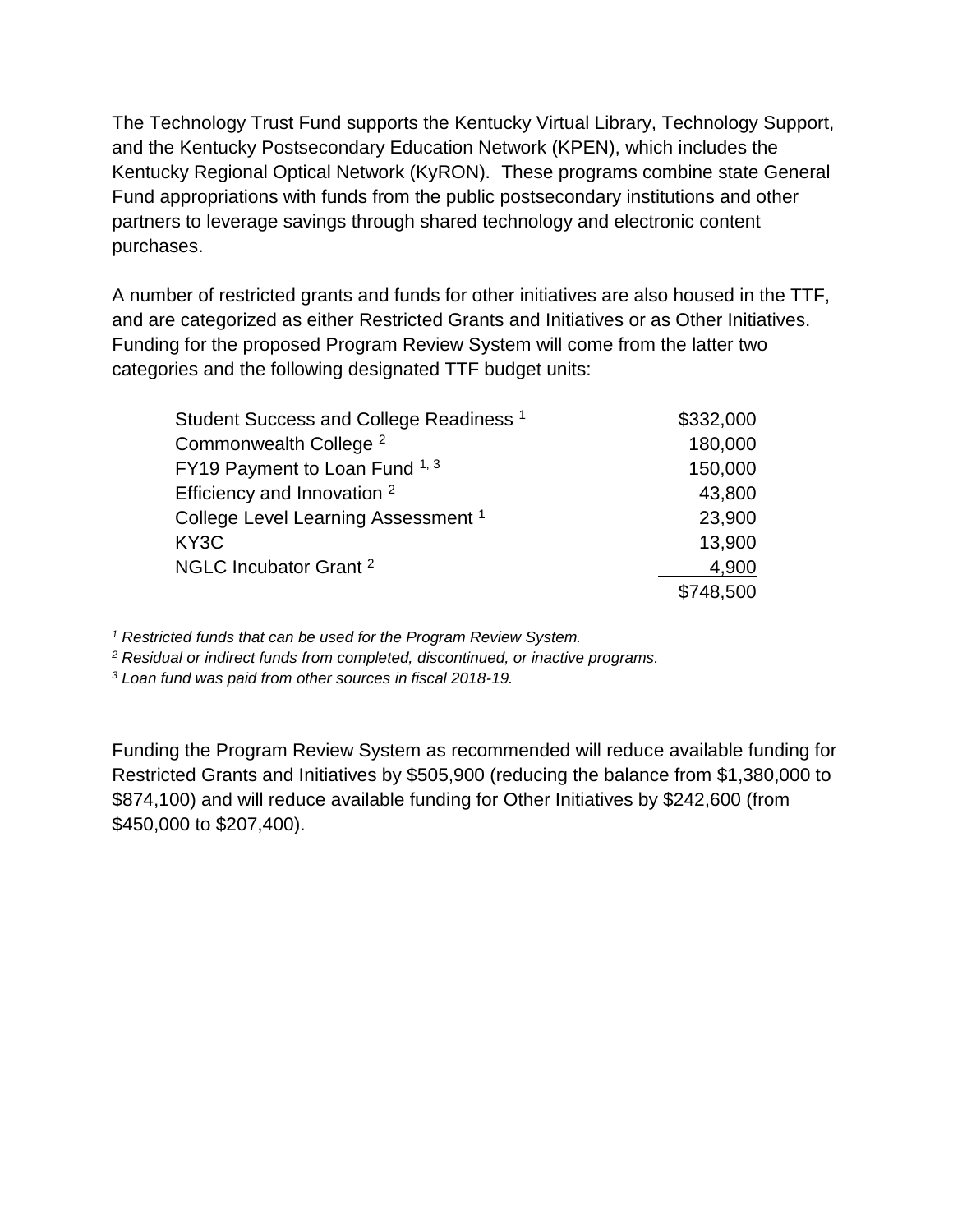

# **Commonwealth of Kentucky SOLICITATION MODIFICATION**

|                                                            |                                                                  | <b>Addenda: Yes</b>                                                                                                                    | Addenda#:                             | 4   |            |
|------------------------------------------------------------|------------------------------------------------------------------|----------------------------------------------------------------------------------------------------------------------------------------|---------------------------------------|-----|------------|
| TITLE: Statewide Program Review - Q&A Mod 4.5.19           |                                                                  |                                                                                                                                        |                                       |     |            |
| Date Issued:<br>4/5/19<br><b>Record Date:</b>              | <b>Solicitation Closes</b><br>Date:<br>4/15/19<br>Time:<br>15:00 |                                                                                                                                        | <b>Solicitation No:</b><br><b>RFP</b> | 415 | 1900000254 |
| Yes<br><b>Online Bidding Prohibited:</b>                   |                                                                  |                                                                                                                                        |                                       |     |            |
| <b>For Information Call:</b><br>Kara Couch<br>502-573-1555 |                                                                  | <b>Bid Receiving Location:</b><br>Council on Postsecondary Education<br>Kara Couch<br>1024 Capital Center Drive Suite 320<br>Frankfort |                                       | KY  | 40601      |
| <b>Vendor Customer Number:</b>                             |                                                                  |                                                                                                                                        |                                       |     |            |
| <b>Vendor Name:</b>                                        |                                                                  |                                                                                                                                        |                                       |     |            |
| <b>Phone Number:</b>                                       |                                                                  |                                                                                                                                        |                                       |     |            |
| <b>Fax Number:</b>                                         |                                                                  |                                                                                                                                        |                                       |     |            |
| <b>Email Address:</b>                                      |                                                                  |                                                                                                                                        |                                       |     |            |
| Ordering                                                   |                                                                  | Payment                                                                                                                                |                                       |     |            |
| <b>Address:</b>                                            |                                                                  | <b>Address:</b>                                                                                                                        |                                       |     |            |
| City, State, Zip:                                          |                                                                  | City, State, Zip:                                                                                                                      |                                       |     |            |
| <b>Contact Name:</b>                                       |                                                                  | <b>Contact Name:</b>                                                                                                                   |                                       |     |            |
| <b>Contact Email:</b>                                      |                                                                  | <b>Contact Email:</b>                                                                                                                  |                                       |     |            |
| <b>Contact Phone Number:</b>                               |                                                                  | <b>Contact Phone Number:</b>                                                                                                           |                                       |     |            |
| <b>Ownership Type</b>                                      |                                                                  |                                                                                                                                        |                                       |     |            |
| Sole Proprietorship<br>Partnership                         | Corporation<br>Other                                             |                                                                                                                                        |                                       |     |            |

# **SIGNATURE OF AUTHORIZED AGENT IS REQUIRED UNLESS RESPONSE IS SUBMITTED ELECTRONICALLY. FAILURE TO SIGN SHALL RENDER THE BID INVALID.**

**Signature X\_\_\_\_\_\_\_\_\_\_\_\_\_\_\_\_\_\_\_\_\_\_\_\_\_\_\_\_\_\_\_\_\_\_\_\_\_\_\_\_\_ FEIN#\_\_\_\_\_\_\_\_\_\_\_\_\_\_\_\_\_\_\_\_ Date\_\_\_\_\_\_\_\_\_\_\_\_**

*All offers subject to all terms and conditions contained in this solicitation.*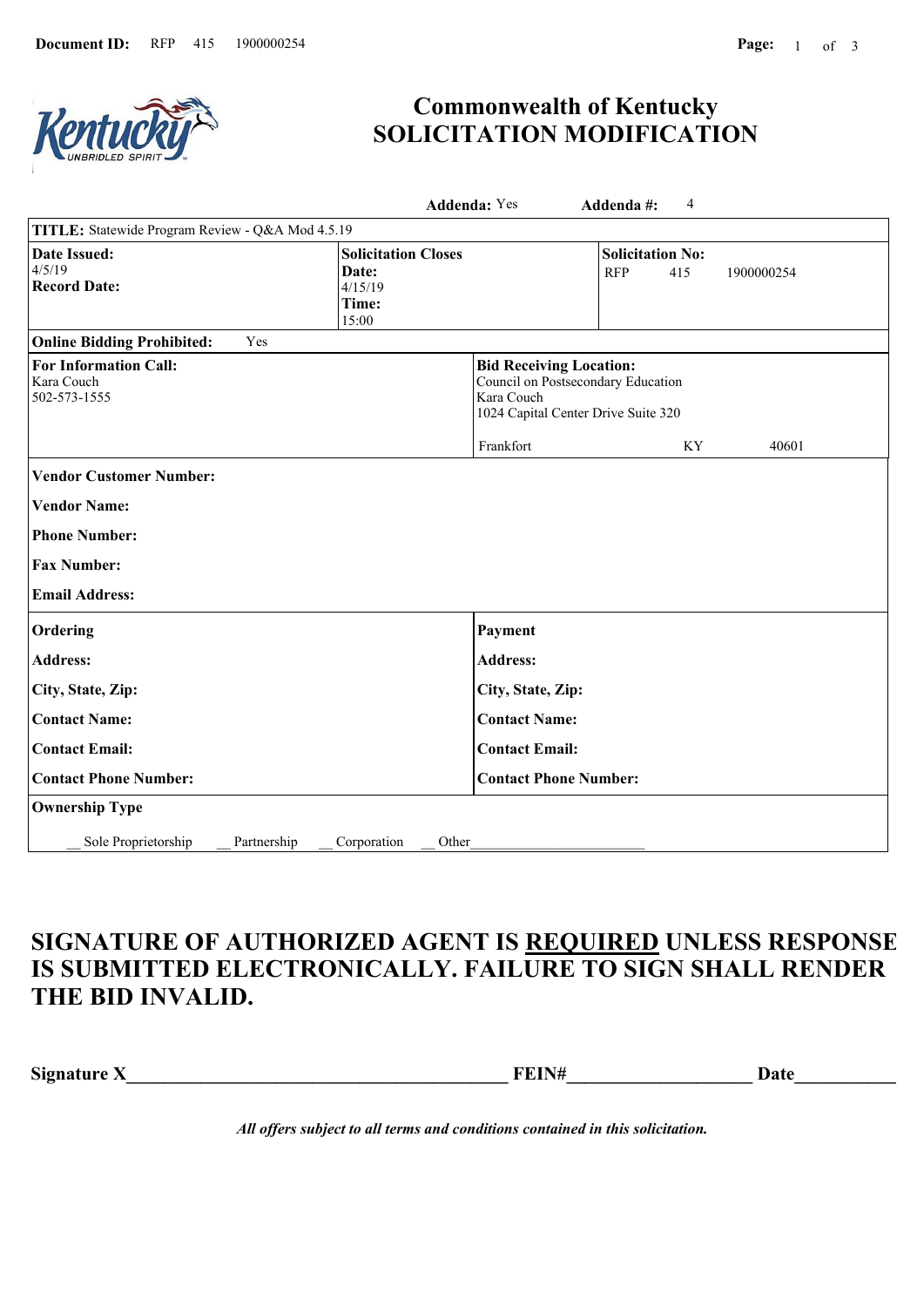

# **Commonwealth of Kentucky SOLICITATION MODIFICATION**

|                         |                          |          | <b>Addenda:</b> Yes | Addenda#:        | 4                                  |
|-------------------------|--------------------------|----------|---------------------|------------------|------------------------------------|
| <b>Line Items</b>       |                          |          |                     |                  |                                    |
| <b>Commodity Group:</b> | Default                  |          |                     |                  |                                    |
| Line                    | <b>CL</b> Description    | Quantity | <b>UOM</b>          | <b>Unit Cost</b> | <b>Line Total or Contract Amnt</b> |
|                         | Statewide Program Review |          |                     |                  |                                    |
|                         |                          |          |                     |                  |                                    |

| Comm Code | Comm Description                     | <b>Manufacturer</b> | Model # | <b>Manuf Part#</b> |
|-----------|--------------------------------------|---------------------|---------|--------------------|
| 92419     | <b>Educational Research Services</b> |                     |         |                    |

#### **Extended Description**

The Kentucky Council on Postsecondary Education (CPE), is requesting proposals from qualified firms to provide a methodology to address these four questions related to productivity/efficiency for baccalaureate programs at public universities in the state:

(1) which programs are operating well;

(2) which programs need to be improved and what resources would be required;

(3) which programs are no longer needed in their present form; and

(4) which programs are needed but not presently offered.

The methodology should also address the criteria outlined in KRS 164.020 (16):

.Consistency with the institution's mission and the Strategic Agenda.

.Alignment with the priorities in the strategic implementation plan for achieving the Strategic Agenda.

.Elimination of unnecessary duplication of programs within and among institutions.

.Efforts to create cooperative programs with other institutions through traditional means, or by use of distance learning technology and electronic resources, to achieve effective and efficient program delivery.

Public Postsecondary Education Institutions: State-supported institutions of postsecondary education in the Commonwealth are as follows: Eastern Kentucky University, Kentucky Community and Technical College System, Kentucky State University, Morehead State University, Murray State University, Northern Kentucky University, University of Kentucky, University of Louisville, and Western Kentucky University.

| <b>Shipping Information</b><br>Council on Postsecondary Education |    |       | <b>Billing Information</b><br>Council on Postsecondary Education |       |
|-------------------------------------------------------------------|----|-------|------------------------------------------------------------------|-------|
| 1024 Capital Center Drive Suite 320                               |    |       | 1024 Capital Center Drive Suite 320                              |       |
| Frankfort                                                         | ΚY | 40601 | Frankfort                                                        | 40601 |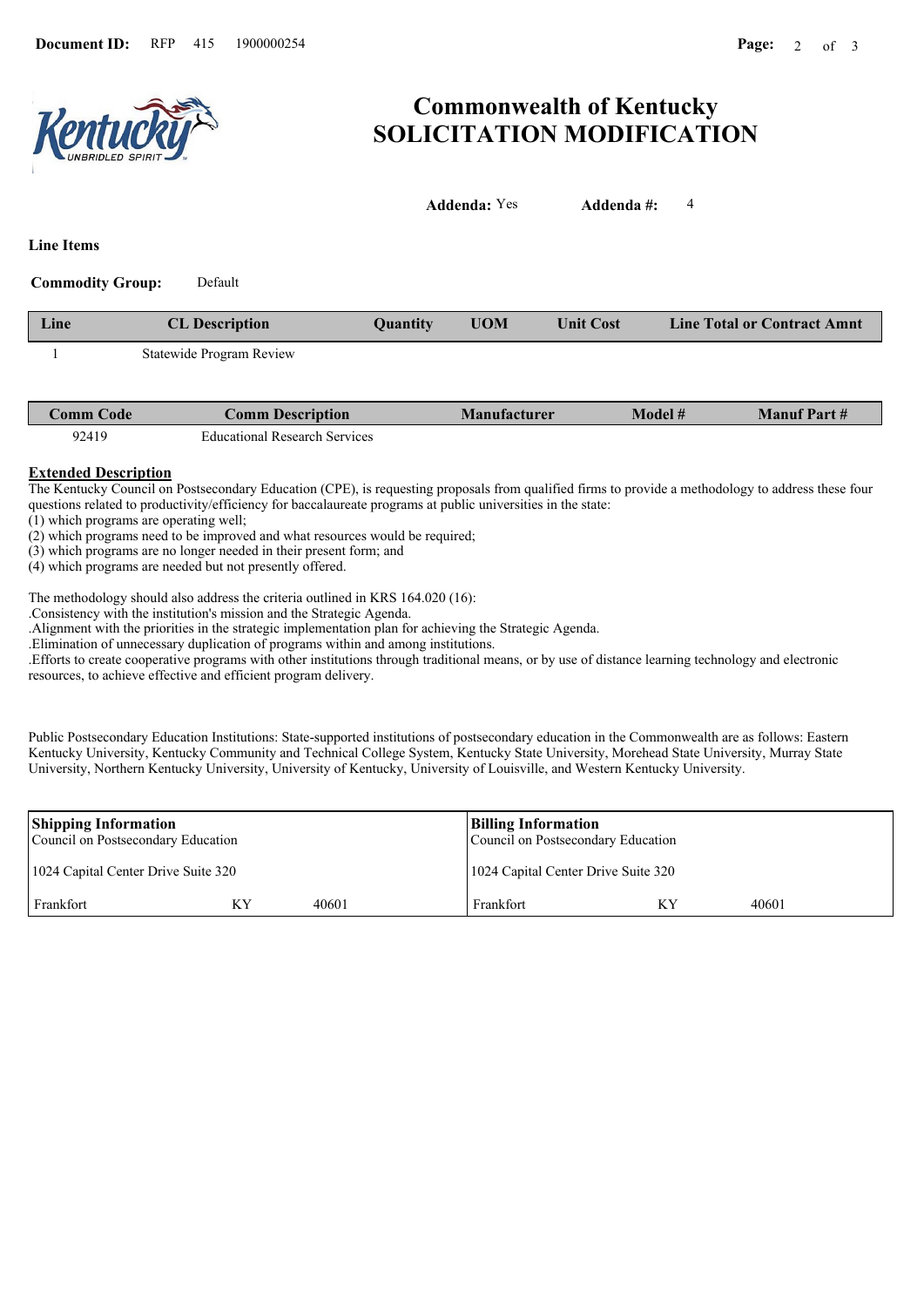

# **Commonwealth of Kentucky SOLICITATION MODIFICATION**

**Addenda:** Yes **Addenda #:** 4

## **Submission Checklist**

*The following items will be required to be submitted with bid:*

#### **Item**

Proposed cost solution under sealed cover and by closing date and time Plan of Work - MAX 300 pts Timeline MAX 75pts Qualification and Relevant Experience MAX 75pts Resources and Capacity MAX 75pts Oral Presentations MAX 225pts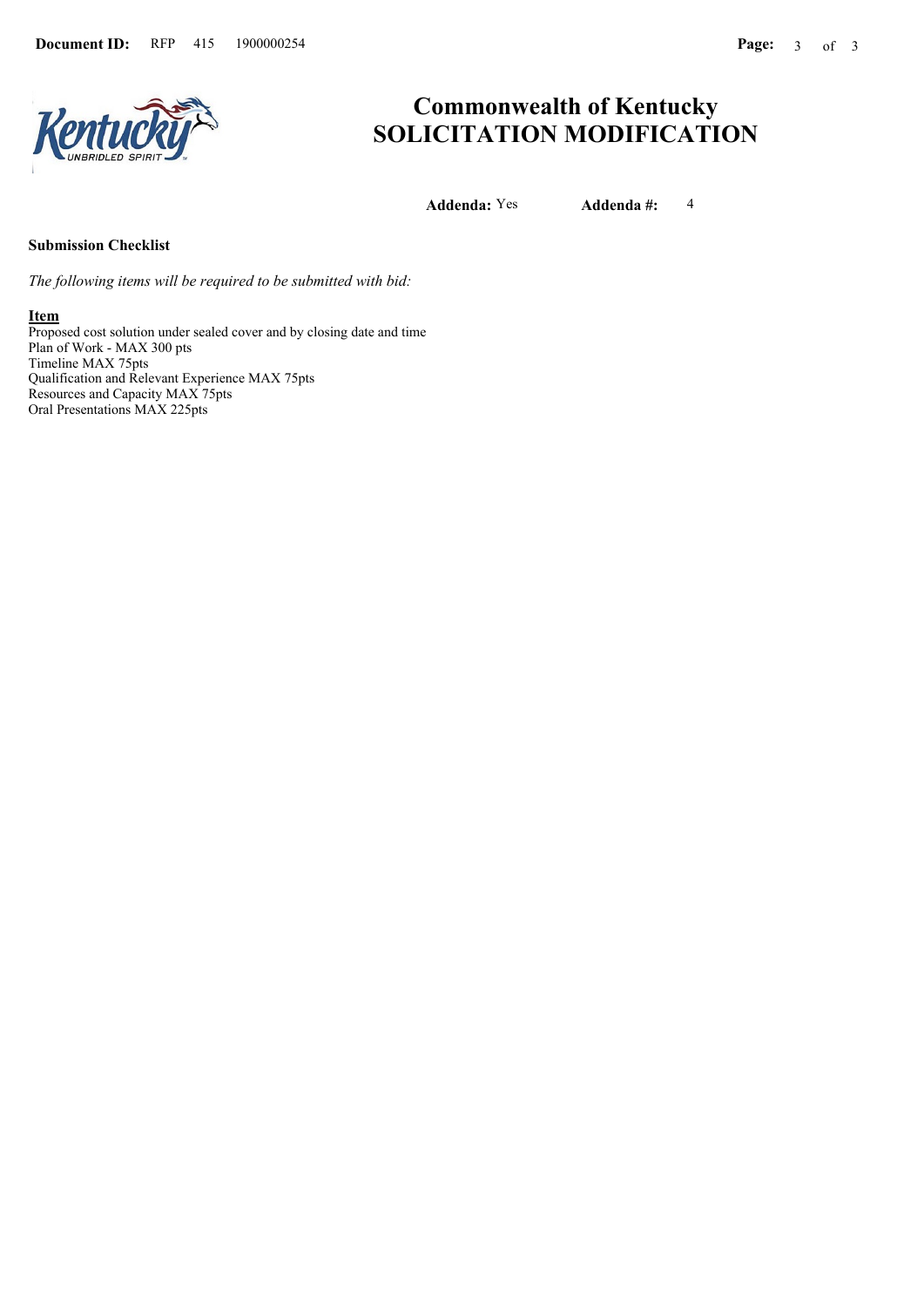|            | Document Description                                 | Page 3    |
|------------|------------------------------------------------------|-----------|
| 1900000254 | <b>Statewide Program Review - Q&amp;A Mod 4.5.19</b> | $ $ of 23 |

## **PROPOSAL SUBMISSION CHECKLIST**

The vendor **MUST** include the following with the proposal submission. If the items highlighted below are not submitted with the proposal submission, **the Commonwealth MUST deem the proposal non-responsive and SHALL NOT consider for award.**

All other items **MUST** be submitted prior to award.

SIGNED AND COMPLETED SOLICITATION (Section 8.10 of this RFP)

\*PROPOSED SOLUTION (TECHNICAL) UNDER SEALED COVER AND BY CLOSING DATE Section(s) 8.00 and 8.10 of this RFP

PROPOSED SOLUTION (COST) UNDER SEALED COVER AND BY CLOSING DATE Section(s) 8.00 and 8.20 of this RFP

TRANSMITTAL LETTER – Section 8.10 of this RFP

PROOF OF REGISTRATION WITH SECRETARY OF STATE BY A FOREIGN ENTITY (Section 8.00 of the Personal Service Contract Terms and Conditions of this RFP)

REQUIRED AFFIDAVIT(S) – Section 8.10 of this RFP

\*The Commonwealth defines SEALED as "a closure that must be broken to be opened and that thus reveals tampering" (Merriam-Webster Dictionary, <https://www.merriam-webster.com/dictionary/seal>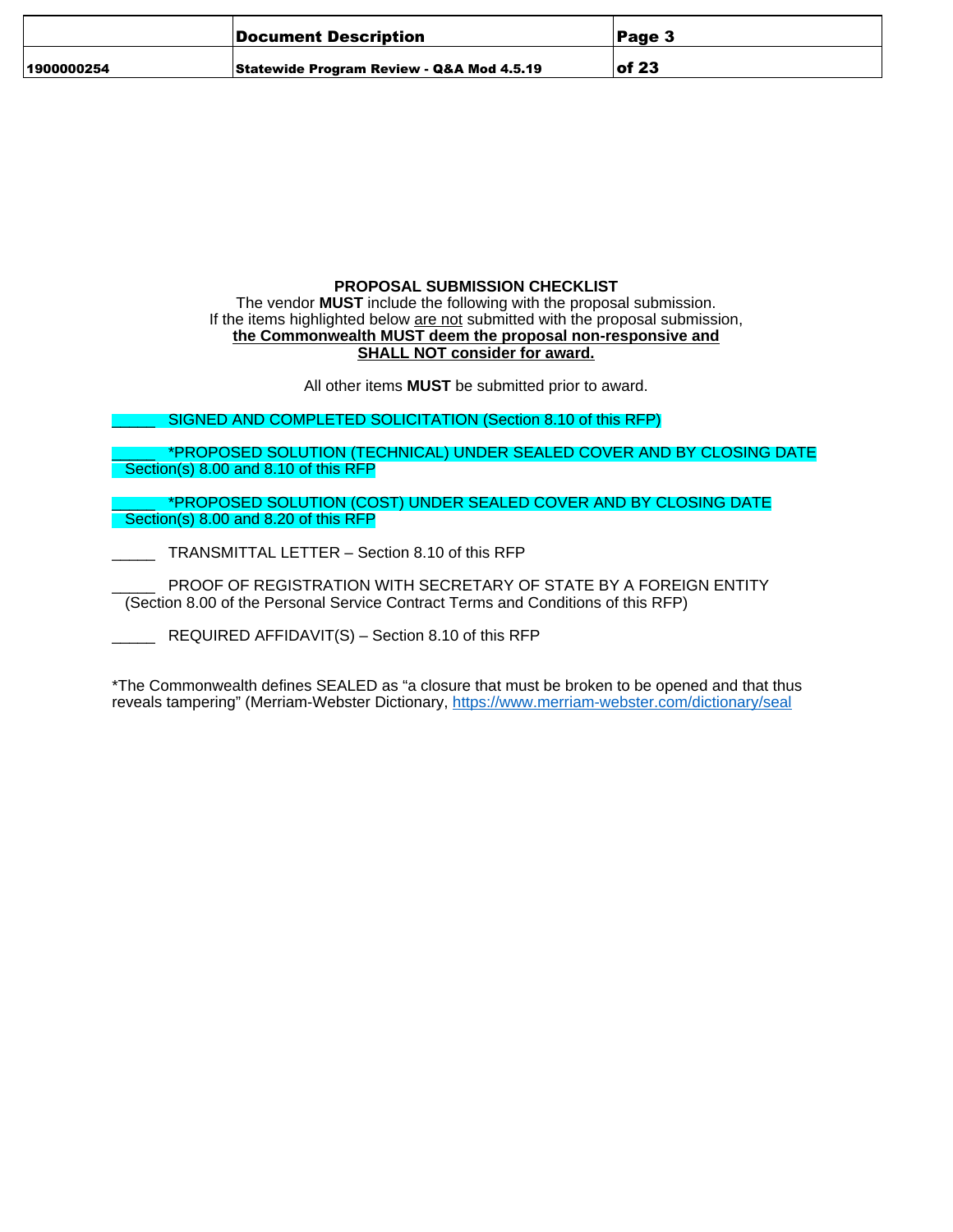|            | Document Description                                 | <b>Page 4</b> |
|------------|------------------------------------------------------|---------------|
| 1900000254 | <b>Statewide Program Review - Q&amp;A Mod 4.5.19</b> | $ $ of 23     |

REQUEST FOR PROPOSAL FOR PERSONAL SERVICE CONTRACT

#### **Kentucky Council on Postsecondary Education Statewide Program Review RFP 415 1900000254**

This document constitutes a Request for Proposals for a Personal Service Contract from qualified individuals and organizations to furnish those services as described herein for the Commonwealth of Kentucky, Council on Postsecondary Education.

Offerors are advised that any personal service contract resulting from this RFP must comply with all applicable provisions of KRS 45A and KRS 12.210 prior to becoming effective.

A contract, based on this RFP, may or may not be awarded. Any contract award from this RFP is invalid until properly approved and executed by the Finance and Administration Cabinet and filed with the Legislative Research Commission, Government Contract Review Committee.

#### **1.00 Purpose and Background**

The purpose of the solicitation is to award a contract to a single vendor to review all baccalaureate programs at Kentucky's eight public universities. More information about the universities can be found at [http://](http://cpe.ky.gov/campuses/state.html) [cpe.ky.gov/campuses/state.html](http://cpe.ky.gov/campuses/state.html). The review should provide institutional and state leaders with information on programmatic needs of potential students, program relevancy, cost, and post-graduation outcomes. KRS 164.020 (16) authorizes the Council to eliminate, at its discretion, existing programs or make any changes in existing academic programs at the state's postsecondary educational institutions, taking into consideration these criteria:

- # Consistency with the institution's mission and the Strategic Agenda.
- # Alignment with the priorities in the strategic implementation plan for achieving the Strategic Agenda.
- $#$  Elimination of unnecessary duplication of programs within and among institutions.
- $#$  Efforts to create cooperative programs with other institutions through traditional means, or by use of distance learning technology and electronic resources, to achieve effective and efficient program delivery.

From 1976 to 1987, the Council on Higher Education (CHE) conducted three reviews of existing programs. The first program reviews assessed all doctoral programs in the late 1970s. After review of all doctoral programs, CPE reviewed the public universities' master's programs and bachelor's programs using the same assessment model. After focusing on degree levels, the next two rounds of program reviews in the 1980s were conducted by discipline. In the 1980s, the Procedures for Review of Existing Programs noted that the four purposes of program review were to determine (1) which programs were operating well; (2) which programs needed to be improved and what resources would be required; (3) which programs were no longer needed in their present form; and (4) which programs were needed but not presently offered.

Focusing on disciplines was more useful than focusing on degree levels, but there were problems with that approach as well. The discipline reviews focused on productivity and duplication, but there were no specific criteria because institutions believed that criteria should vary by mission and institutional size. In addition, there were no clear objectives, which resulted in no agreement on acceptable rationales for maintaining programs.

After the review cycle in 1987, the CHE determined that the process should be redesigned with two concepts in mind: (1) institutions should be involved in the design of the new process and (2) the process should focus on program quality. The Council of Chief Academic Officers, CAO, was charged with redesigning program review. A subcommittee of CAOs was created to develop a definition of quality, but it did not produce one that was accepted by all institutions. Staff and CAOs finally agreed that each institution would define quality for itself. Institutions then noted that the review process was duplicative of SACS and program-specific accreditation reviews. As a result, in May 1989, staff suggested to the CHE that program review activities be merged with statewide and institutional planning activities. The reasoning was that program reviews,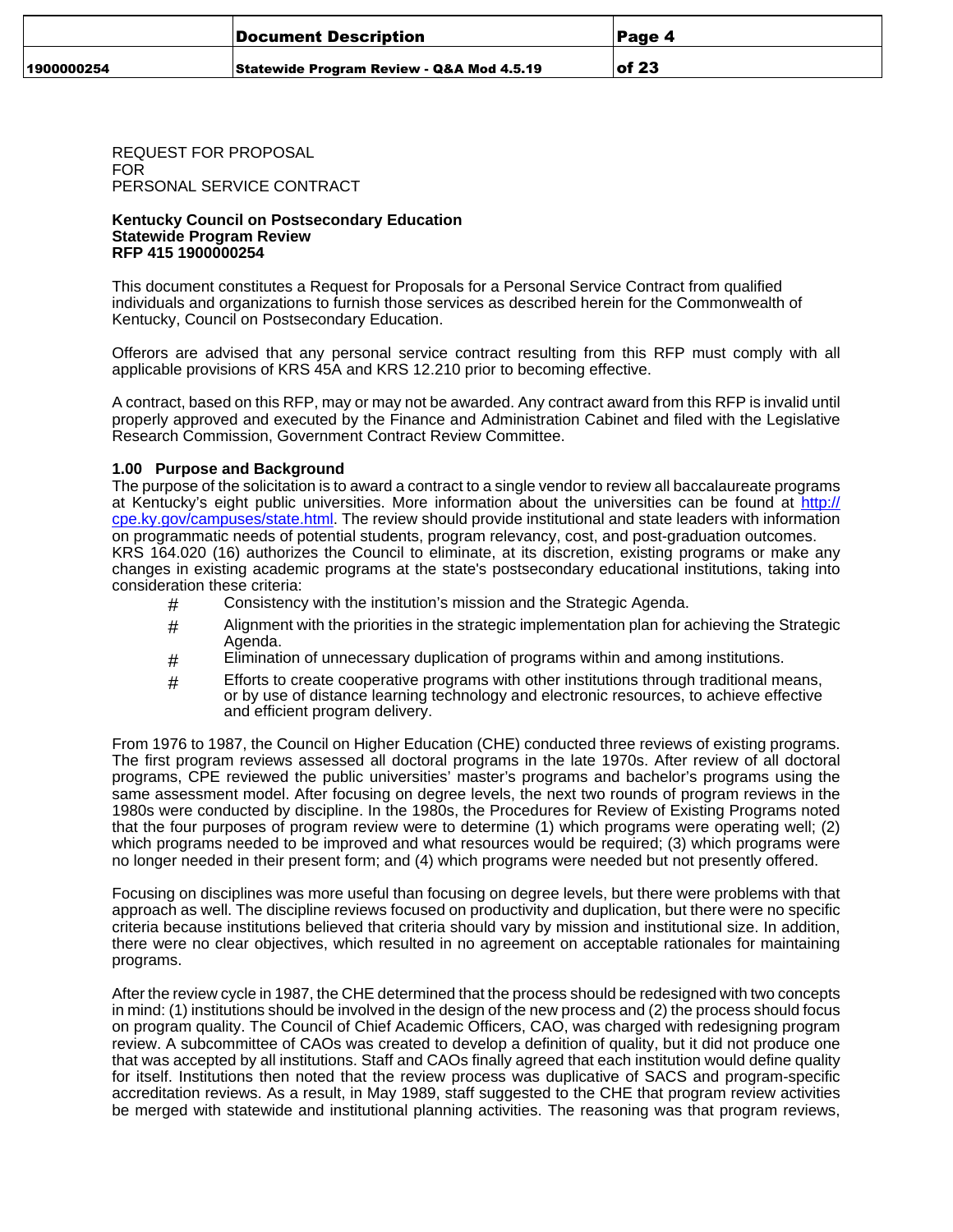|            | Document Description                      | Page 5    |
|------------|-------------------------------------------|-----------|
| 1900000254 | Statewide Program Review - Q&A Mod 4.5.19 | $ $ of 23 |

especially the assessment of strengths and weaknesses and the determination of the appropriate program mix, would help shape strategic plans and then provide feedback on the implementation of the plans.

The redesign of the program review process, which began in 1988, was completed with the adoption of a new policy in November 1990. The updated policy's guiding principles were to:

# Promote the qualitative improvement of individual degree programs and institutions.

o How are institutions defining and assessing quality?

- o How are institutions trying to improve quality?
- o Do institutions follow through on plans to improve quality?
	- # Ensure an array of degree programs appropriate to each institution's mission.

o Are programs performing adequately? What are the strengths? What are the weaknesses? o Is the current array of programs meeting the needs identified in the statewide and institutional strategic plans?

# Contribute to planning activities at the institutional and state levels.

o Has the consolidation of planning and program review been beneficial to both processes? o Is program review performing as desired in this new alignment?

As the policy was being revised, there were five expectations of program review extrapolated from the statewide plan for higher education:

- $#$  Provisions for assessing quality would be strengthened.
- # New procedures should be comprehensive, i.e. contain a mixture of quantitative and qualitative standards which address quality, performance, cost effectiveness, contributions to institutional and statewide goals, and unnecessary duplication.
- # Strengthening of undergraduate programs would take precedence over graduate programs.
- $#$  There would be increased scrutiny of programs and a more rigorous assessment of their viability and feasibility.
- # Program review standards should be incorporated into the review of new programs to ensure quality and prevent unnecessary duplication.

It was agreed that outcomes of the program review process would be:

- $#$  Increased emphasis on qualitative considerations and program improvements over time.
- # Improved coordination of programs based on institutional and statewide perspectives.
- # Targeted institutional missions.

In 1991, the fourth round of reviews was implemented and focused on qualitative assessments that would lead to program improvements. The updated process recognized two categories of programs – nucleus and special. Nucleus programs were traditional liberal arts disciplines at the baccalaureate level that were considered "standard" at most universities. Nucleus programs were considered essential or highly desirable in operating coherent undergraduate programs. All other programs were considered special.

All programs underwent a qualitative review by the institutions, while special programs also underwent a quantitative review by CHE staff. Institutions created their own definitions of and criteria for quality, the reasoning being that the institutions were responsible for improving the quality of their own programs so they should also assume the responsibility for defining and assessing quality.

The quantitative review addressed productivity levels, unnecessary duplication, and disciplinary concerns. It analyzed items such as workforce shortages and surpluses, pass rates on licensure exams, rapid enrollment growth, and staffing and equipment problems. Each round (i.e., qualitative analysis by institutions and quantitative analysis by CHE staff) of reviews took two years to complete. Staff assumed that actions taken by institutions to improve programs could be analyzed during the next program review cycle five years later. Most institutional reports did not include recommendations to suspend or withdraw programs. Program reviews were interrupted by Gov. Brereton Jones' Higher Education Review Commission and were officially suspended in October 1993.

In November 1999, the Council on Postsecondary Education (the Council or CPE) passed a series of guidelines related to academic programs that streamlined the process of reviewing programs and recognized the need for institutional flexibility within the new postsecondary structures of the Kentucky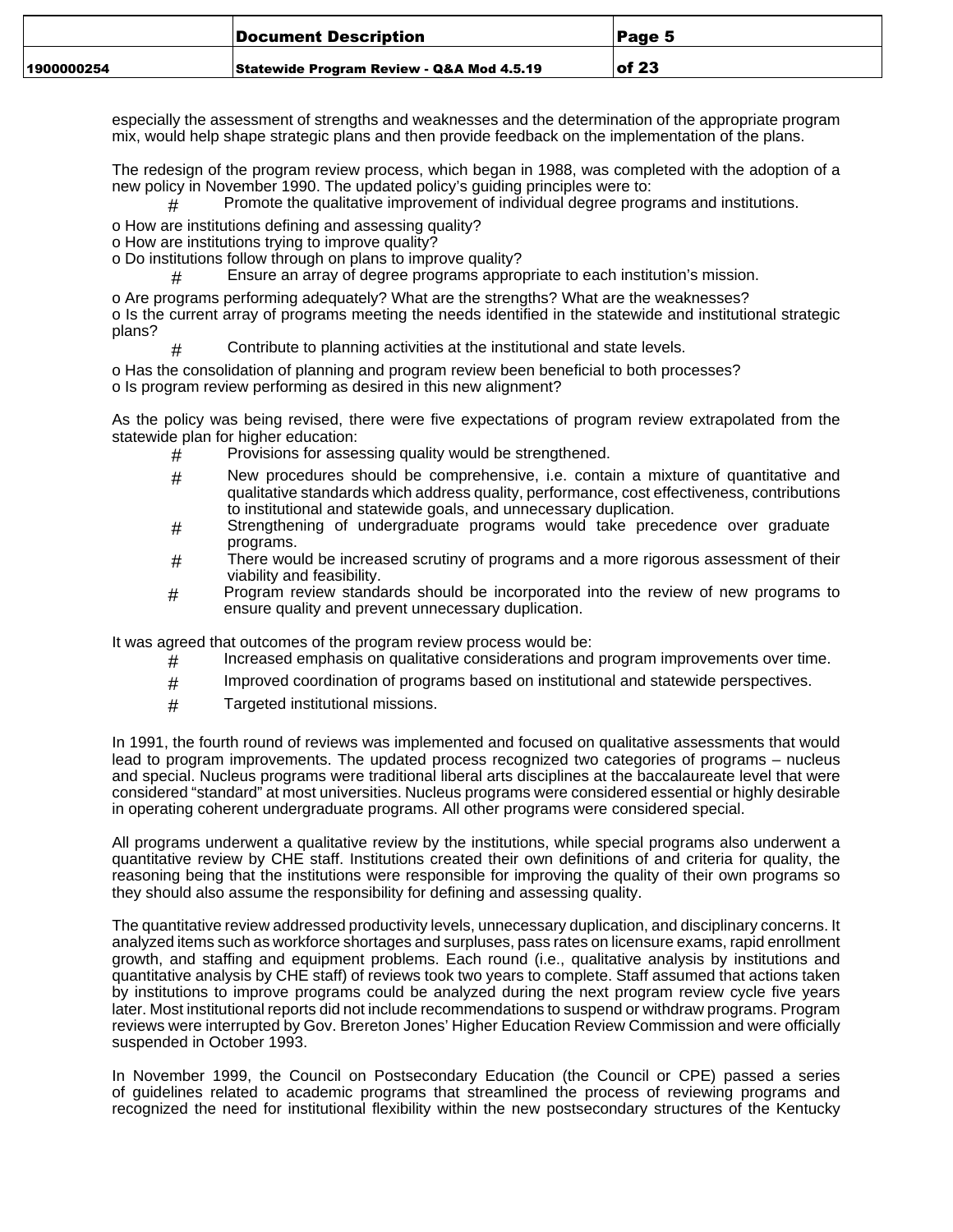|            | Document Description                      | Page 6    |
|------------|-------------------------------------------|-----------|
| 1900000254 | Statewide Program Review - Q&A Mod 4.5.19 | $ $ of 23 |

Postsecondary Education Improvement Act of 1997. The Council's Guidelines for Review of Academic Program Productivity established the following thresholds to be used to identify programs for review:

- # Associate programs average of fewer than 12 degrees awarded during a five-year period.
- # Baccalaureate programs average of fewer than 12 degrees awarded during a five-year period.
- # Master's programs average of fewer than seven degrees awarded during a five-year period.
- # Doctoral programs average of fewer than five degrees awarded during a five-year period.

After the policies were streamlined, the Council conducted four rounds of program productivity review. In the first round, the Council staff reviewed degree output from 1994-95 to 1998-99, and the Council approved the results in July 2001. In the second round, staff reviewed degree output from 1996-97 to 2000-01, and the Council approved the results in May 2003. In the third round, staff reviewed degree output from 1998-99 to 2002-03, and the Council approved the results in January 2005. At its January 30, 2006, meeting, the Council amended its Guidelines for Review of Academic Program Productivity to specify a four-year review cycle.

Under this iteration of the policy, the most recent review was conducted in 2008-09 and examined degree output from 2003-04 to 2007-08. First, Council staff analyzed official degree data to identify associate, baccalaureate, master's, and doctoral programs at each institution that were below the thresholds. Next, staff notified institutions of those programs that were below the thresholds and asked them to apply an efficiency index to programs below the master's degree level. If the efficiency index for a program at the comprehensive universities was 540 or above, the program was considered to be productive and removed from further review. If the efficiency index for a program at the research universities was 360 or above, the program was considered to be productive and removed from further review. Finally, the institutions were asked to review each remaining low-productivity program and make written recommendations with supporting rationale for continuation, alteration, or closure of the program.

The policy was revised in 2011, with an implementation date of the 2013-14 academic year. The policy revisions were made in light of best practices, better coordination among state and institutional practices, and an improved connection between academic program approval and review of existing academic programs.

After five rounds of program reviews under the current policy, some institutions were still struggling with certain elements of the review process, including job placement, and there was a lack of consistency in some areas, such as the determination of student credit hour per instructional FTE. Conversations about further policy revisions began with campus representatives in 2017. After feedback from campuses and further conversations, it was determined that the best course of action would be to contract with a national expert or organization that could work with both the CPE and the eight public universities to revisit the program review questions from the 1980s and determine for the approximately 650 baccalaureate programs in the state: (1) which programs are operating well;

- (2) which programs need to be improved and what resources would be required;
- (3) which programs are no longer needed in their present form; and
- (4) which programs are needed but not presently offered.

More information about the current program review process can be found at [http://cpe.ky.gov/policies/](http://cpe.ky.gov/policies/academicprograms.html) [academicprograms.html,](http://cpe.ky.gov/policies/academicprograms.html) and the statewide program inventory can be found at [https://dataportal.cpe.ky.gov/](https://dataportal.cpe.ky.gov/KYAcademicProgInventory.aspx) [KYAcademicProgInventory.aspx](https://dataportal.cpe.ky.gov/KYAcademicProgInventory.aspx).

#### **2.00 Scope of Work**

CPE is searching for a single vendor to provide it with a methodology to address four questions related to productivity/efficiency for baccalaureate programs at public universities in the state:

- (1) which programs are operating well;
- (2) which programs need to be improved and what resources would be required;
- (3) which programs are no longer needed in their present form; and
- (4) which programs are needed but not presently offered.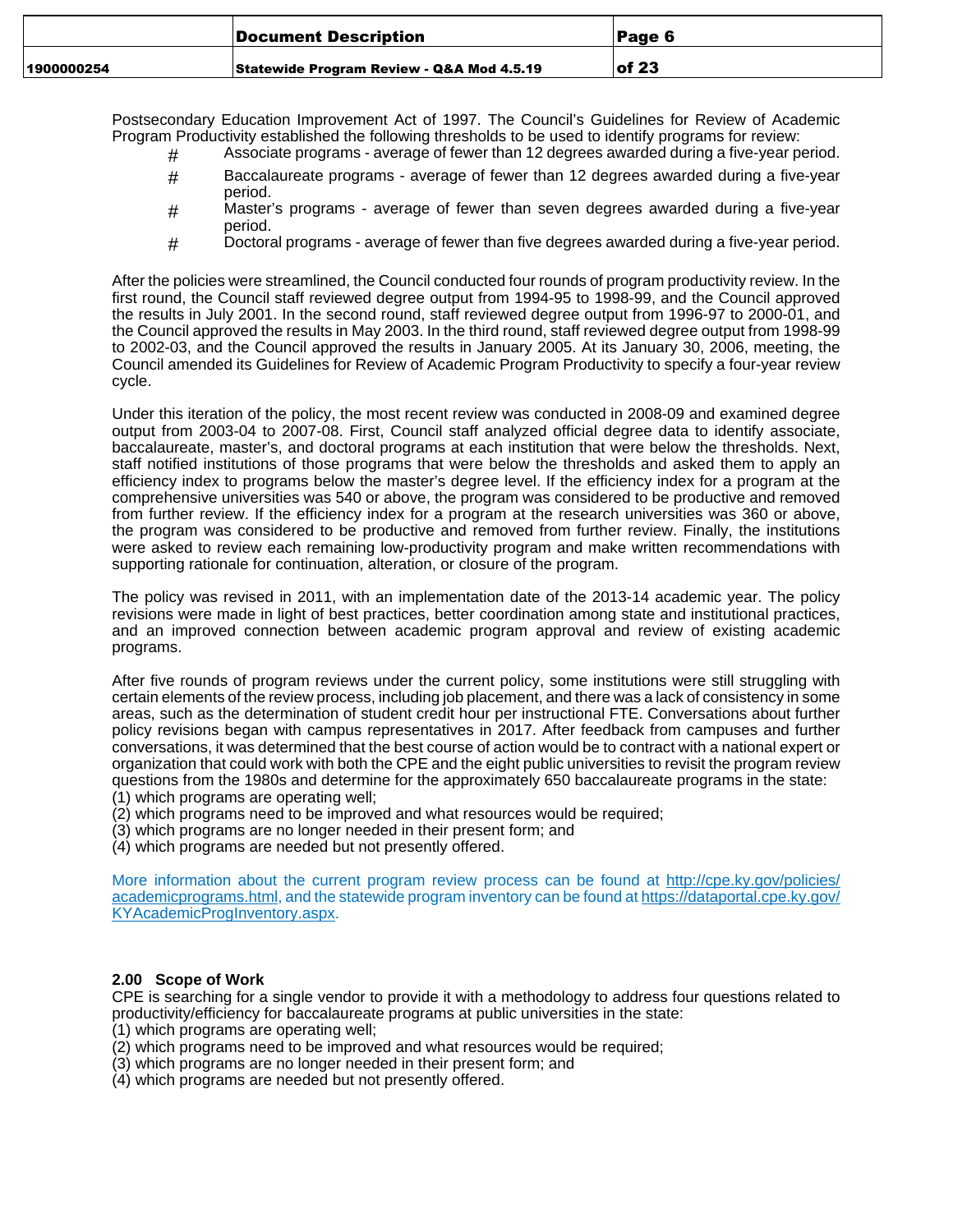|            | Document Description                      | ∣Page 7   |
|------------|-------------------------------------------|-----------|
| 1900000254 | Statewide Program Review - Q&A Mod 4.5.19 | $ $ of 23 |

The methodology should also address the criteria outlined in KRS 164.020 (16):

- # Consistency with the institution's mission and the [Council's 2016-2021 Strategic Agenda](http://cpe.ky.gov/ourwork/documents/201621strategicagenda.pdf) [for Postsecondary and Adult Education \(Strategic Agenda\).](http://cpe.ky.gov/ourwork/documents/201621strategicagenda.pdf)
- $#$  Alignment with the priorities in the strategic implementation plan for achieving the goals outlined in the Strategic Agenda.
- $#$  Elimination of unnecessary duplication of programs within and among institutions.
- $#$  Efforts to create cooperative programs with other institutions through traditional means, or by use of distance learning technology and electronic resources, to achieve effective and efficient program delivery.

In order to answer these questions, the vendor is required to:

- # Identify post-graduation outcomes.
- # Identify student and/or market demand that is not being met by current programs.
- $#$  Operationalize the definition of "unnecessary duplication" related to baccalaureate program offerings.
- # Standardize the determination of program net costs.
- # Provide benchmark data across institutions within the state
- $#$  Provide benchmark data compared to other research and comprehensive universities outside the state.
- # Identify costs and work load for CPE staff and university faculty and staff in order to complete the vendor's methodology. The proposal should clearly identify data required from CPE and institutions.
- # Include in the analysis the public institution's area of geographic responsibility as defined by CPE at<http://cpe.ky.gov/campuses/svcregions.html>, state level and Metropolitan Statistical Area level for those universities on state borders.

#### **3.00 Evaluation Criteria**

The CPE will evaluate the proposals based on the following evaluation factors:

#### **Plan of work – 300**.

The proposal must include a detailed description of the proposed activities that will answer the four fundamental questions outlined in the scope of work. The proposal must elaborate on how each element of the program review process will be conducted – how market demand is operationalized, how low productive programs are identified, etc.

#### **Costs – 250.**

Offeror shall only provide cost on the attached Cost Proposal Form, Attachment A; otherwise the proposal may be deemed non-responsive. Cost proposal shall include the following:

The budget must be clear, concise, cost-effective, and clearly justified in the narrative.

## **Timeline – 75**.

The timeline must be appropriate and reasonable and completed with 12 months from start of award.

## **Experience (previous projects) – 75**.

The vendor must demonstrate experience with evaluating the four fundamental program review questions at both large and small public universities as well as both public comprehensive and research universities. Experience at the state level is preferred. Vendor must provide two studies from previous projects.

#### **Resources and capacity – 75.**

The vendor must demonstrate that there is appropriate staffing and organizational resources needed to conduct a project of this scope within this timeline. List the staff and provide biographical information for each person who would be anticipated to work on this project. List and any subcontractors anticipated to work on this project and identify which aspect of the project each one will complete. Provide a short synopsis of each contractor's experience.

## **Oral Presentations – 225.**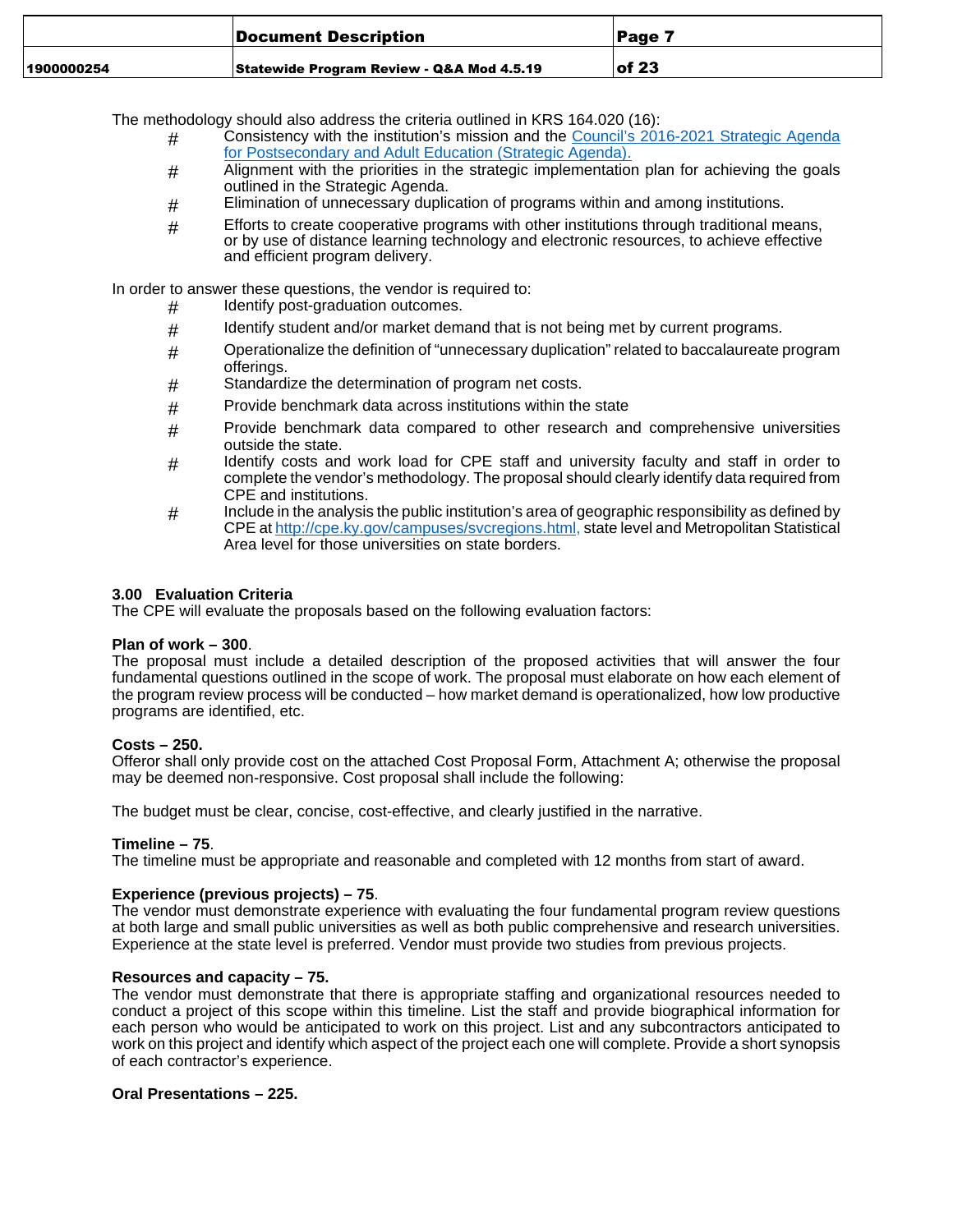|            | Document Description                      | Page 8    |
|------------|-------------------------------------------|-----------|
| 1900000254 | Statewide Program Review - Q&A Mod 4.5.19 | $ $ of 23 |

Vendors may be required to come into CPE offices located in Frankfort, Kentucky for an oral presentation. Vendors will be notified if oral presentations will be required.

#### **4.00 Schedule of RFP Activities**

The following schedule presents the major activities associated with the RFP distribution, written questions and proposal submission. The Commonwealth reserves the right at its sole discretion to change the Schedule of Activities, including the associated dates and times.

| Release of RFP<br>Monday,<br>March 18,<br>2019<br><b>Written Questions due by: NOON</b><br>Monday,<br>March 25,<br>2019 |
|-------------------------------------------------------------------------------------------------------------------------|
|                                                                                                                         |
|                                                                                                                         |
|                                                                                                                         |
|                                                                                                                         |
|                                                                                                                         |
|                                                                                                                         |
|                                                                                                                         |
|                                                                                                                         |
|                                                                                                                         |
| ***RFP                                                                                                                  |
|                                                                                                                         |
| <b>MODIFICATION</b>                                                                                                     |
| #2 Changes                                                                                                              |
| this due                                                                                                                |
| date to                                                                                                                 |
| Wednesday,                                                                                                              |
| 4/3/19.                                                                                                                 |
|                                                                                                                         |
| Wednesday,<br><b>Anticipated Commonwealth Response to Written Questions</b>                                             |
| March<br>27.                                                                                                            |
| 2019                                                                                                                    |
|                                                                                                                         |
|                                                                                                                         |
|                                                                                                                         |
| ***RFP                                                                                                                  |
| <b>MODIFICATION</b>                                                                                                     |
| changes<br>#2 $\overline{ }$                                                                                            |
| this date to                                                                                                            |
| <b>Friday, 4/5/19.</b>                                                                                                  |
| Proposals Due by: 3:00 pm<br>Monday,                                                                                    |
|                                                                                                                         |
| April 15, 2019                                                                                                          |
| All bidders are cautioned to be aware of the security in the CPE located at 1024 Capital Center Dr., Suite 320,         |
|                                                                                                                         |
| Frankfort, Kentucky. All bids shall be time stamped in the CPE no later than the due date and time defined in this      |
| Solicitation. In person or courier delivered bids in response to this Solicitation shall be delivered to CPE Admin      |
| Services. Delays due to building security checks shall not be justification for acceptance of a late bid.               |
| *NOTE: ALL TIME REFERENCES ARE TO THE EASTERN TIME ZONE.                                                                |

## **5.00 Offeror's Conference**

Not Applicable.

#### **6.00 Point of Contact**

The Agency Contact named below shall be the sole point of contact throughout the procurement process. All communications, oral and written (regular mail, express mail, electronic mail or fax), concerning this procurement shall be addressed to:

Kara Couch, CPPB Council on Postsecondary Education 1024 Capital Center Drive, Suite 320 Frankfort, KY 40601 502-892-3020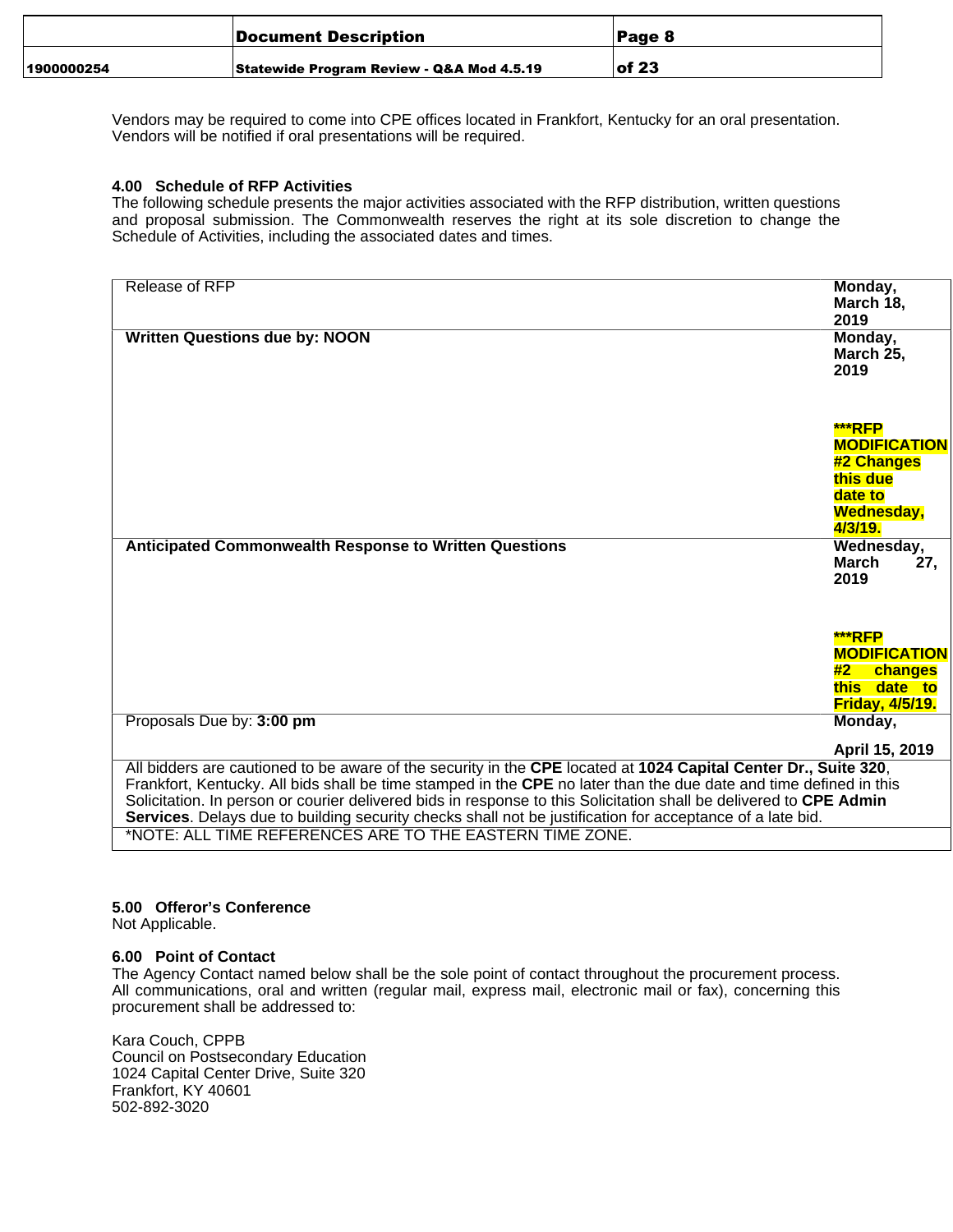|            | Document Description                      | Page 9    |
|------------|-------------------------------------------|-----------|
| 1900000254 | Statewide Program Review - Q&A Mod 4.5.19 | $ $ of 23 |

## [Kara.Couch@ky.gov](mailto:Kara.Couch@ky.gov)

From the issue date of this RFP until a Contractor(s) is selected and the selection is announced, Offerors shall not communicate with any other Commonwealth staff concerning this RFP.

#### **7.00 Questions Regarding this RFP**

Questions must be submitted in writing to the Agency Contact. The Commonwealth will respond to salient questions in writing by issuing an Addendum to the Solicitation. The Addendum shall be posted to the Commonwealth's eProcurement page.

#### **8.00 Proposal Submission**

Each qualified offeror shall submit only **one (1) proposal**. **Alternate proposals shall not be allowed.** Failure to submit as specified shall result in a non-responsive proposal.

**The vendor should complete the "Vendor" box on the face of the solicitation. An authorized representative of the vendor shall sign where indicated on the face of the solicitation. If the solicitation is not signed the proposal shall be deemed non-responsive.**

## **Acknowledgment of Addenda**

It is the vendor's responsibility to check the web site for any modifications to this solicitation. Vendors are encouraged to acknowledge each addendum by signing and submitting the latest addendum with their response. However, signing the face of the solicitation as indicated above constitutes the vendor's acknowledgement of and agreement to be bound by the terms of all addenda issued.

**Failure to specifically acknowledge addenda will not excuse the vendor from adhering to all changes to the requirements of the solicitation set forth therein nor provide justification for any pricing changes.**

All submitted technical and cost proposals shall remain valid for a minimum of six (6) months after the proposal due date.

Proposals shall be submitted in three (3) parts: The **Technical Proposal**, the **Cost Proposal**, and the **Proprietary Information.**

The **Technical Proposal** should include one (1) marked original hard/paper copy technical and five (5) marked technical thumb/flash drives (in Microsoft Word, Microsoft Excel or PDF format ONLY). Do not include embedded documents, hyperlinks or hyperlinks to videos.

The **Cost Proposal** should include one (1) marked original hard/paper copy cost and one (1) marked cost thumb/flash drives (in Microsoft Word, Microsoft Excel or PDF format ONLY). Do not include embedded documents, hyperlinks or hyperlinks to videos.

Any **Proprietary Information** should include one (1) marked original hard/paper copy proprietary and one (1) marked proprietary data thumb/flash drives (in Microsoft Word, Microsoft Excel, or PDF format ONLY). Do not include embedded documents, hyperlinks or hyperlinks to videos.

All proposals must be received no later than Monday, April 15, 2019 at 3:00pm.

Proposal shall be submitted to the Agency Contact. The outside cover of the package containing the technical proposal shall be marked:

## **Statewide Program Review**

RFP 415 1900000254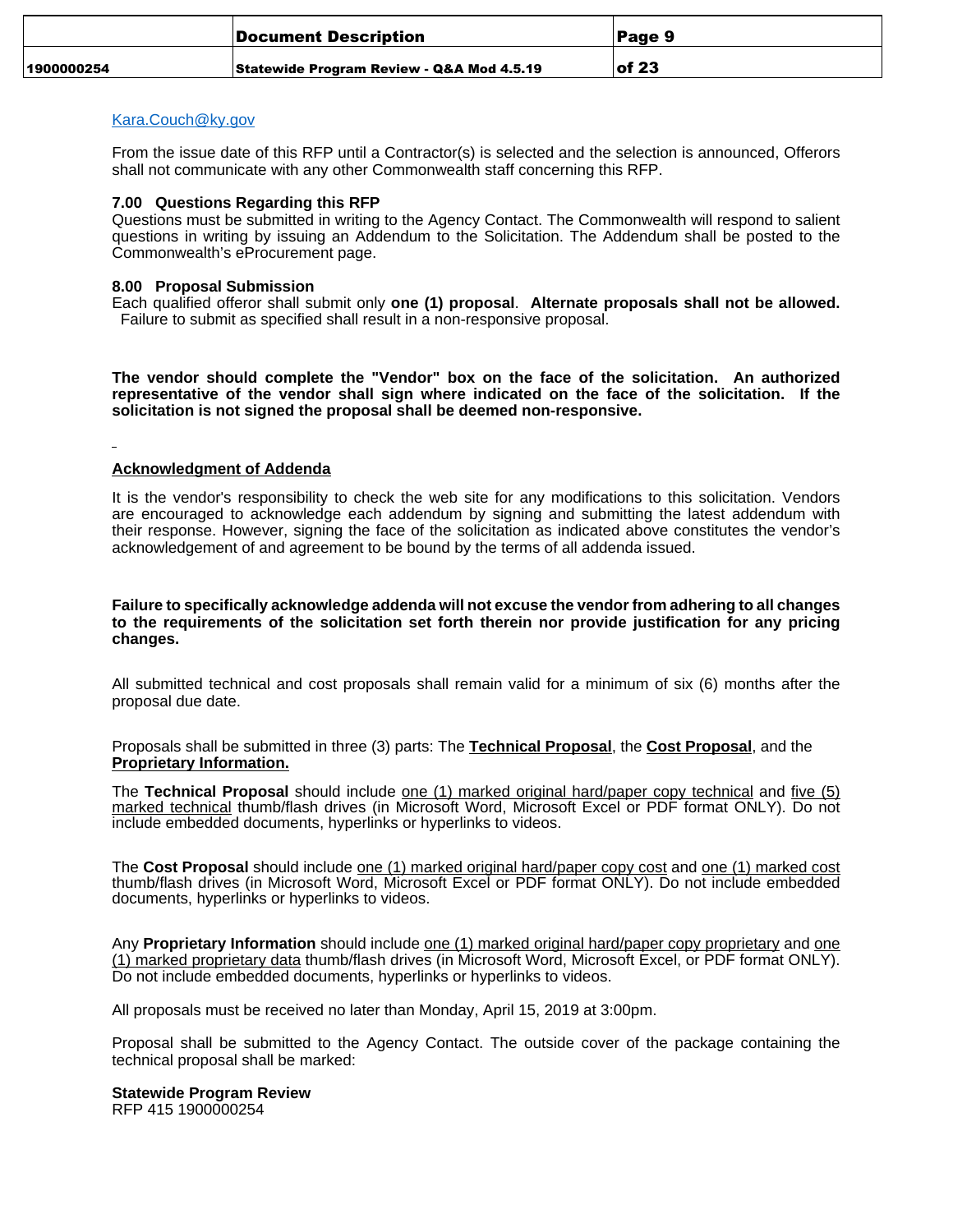|            | Document Description                      | Page 10   |
|------------|-------------------------------------------|-----------|
| 1900000254 | Statewide Program Review - Q&A Mod 4.5.19 | $ $ of 23 |

TECHNICAL PROPOSAL Name of Offeror

The outside cover of the package containing the cost proposal shall be marked:

## **Statewide Program Review**

RFP 415 1900000254 COST PROPOSAL Name of Offeror

ELECTRONIC OR FACSIMILE PROPOSALS SHALL NOT BE CONSIDERED.

## **8.10 Format of Technical Proposal**

The Technical Proposal must be arranged and labeled in the manner set forth below.

**Transmittal Letter** – a Transmittal letter shall be submitted on Offeror's letterhead, and signed by an agent authorized to bind the Offeror. The Transmittal letter shall include the following:

| a. | A statement that deviations are included, if applicable.                                                                                                                                                                                                                                                               |
|----|------------------------------------------------------------------------------------------------------------------------------------------------------------------------------------------------------------------------------------------------------------------------------------------------------------------------|
| b. | A statement that proprietary information is included, if applicable.                                                                                                                                                                                                                                                   |
| C. | A statement that, if awarded a contract as a result of this Solicitation, the Offeror shall<br>comply in full with all the requirements of the Kentucky Civil Rights Act, and shall submit<br>all data required by KRS 45.560 to 45.640.                                                                               |
| d. | A sworn statement that, pursuant to KRS 11A.040, that Offeror has not knowingly violated<br>any provisions of the Executive Branch Code of Ethics.                                                                                                                                                                     |
| е. | A statement certifying that the price in this proposal was arrived at independently without<br>collusion, consultation, communication, or agreement as to any matter relating to such<br>prices with any other Offeror or with any competitor.                                                                         |
| f. | A statement affirming that the Offeror is properly authorized under the laws of the<br>Commonwealth of Kentucky to conduct business in this state and will remain in good<br>standing with the Office of the Kentucky Secretary of State for the duration of any<br>awarded contract resulting from this Solicitation. |
| g. | The name, address, telephone number, fax number and email address and website<br>address, if available, of the contract person to serve as a point of contact for day-to-day<br>operations.                                                                                                                            |
| h. | Subcontractor information to include the name of the company, address, telephone<br>number and contact name, if applicable.                                                                                                                                                                                            |
| i. | Foreign entity's organization number issued by the Secretary of State in a certificate of<br>authority or a statement of foreign qualification, if applicable.                                                                                                                                                         |

**Completed and Signed Solicitation and Addenda –** An authorized representative MUST complete and sign the Solicitation form and include the following:

- a. "Vendor" box and "Payment" box should be completed.
- b. Vendor shall indicate ownership type.
- c. Vendor shall provide "FEIN" if applicable.
- d. Vendor shall provide date the form is completed and signed.
- e. Signed face of the most recent Addenda, if applicable.

**Signed and Notarized Required Affidavit for Bidders or Offerors - available at the following link:** <http://finance.ky.gov/services/forms/Pages/default.aspx>

## **Signed and Notarized Required Affidavit for Bidders, Offerors and Contractors Claiming Resident Bidder Status – if applicable. Available at the following link:**

<http://finance.ky.gov/services/forms/Pages/default.aspx>

\*Offerors not claiming Resident Bidder Status need not submit this affidavit.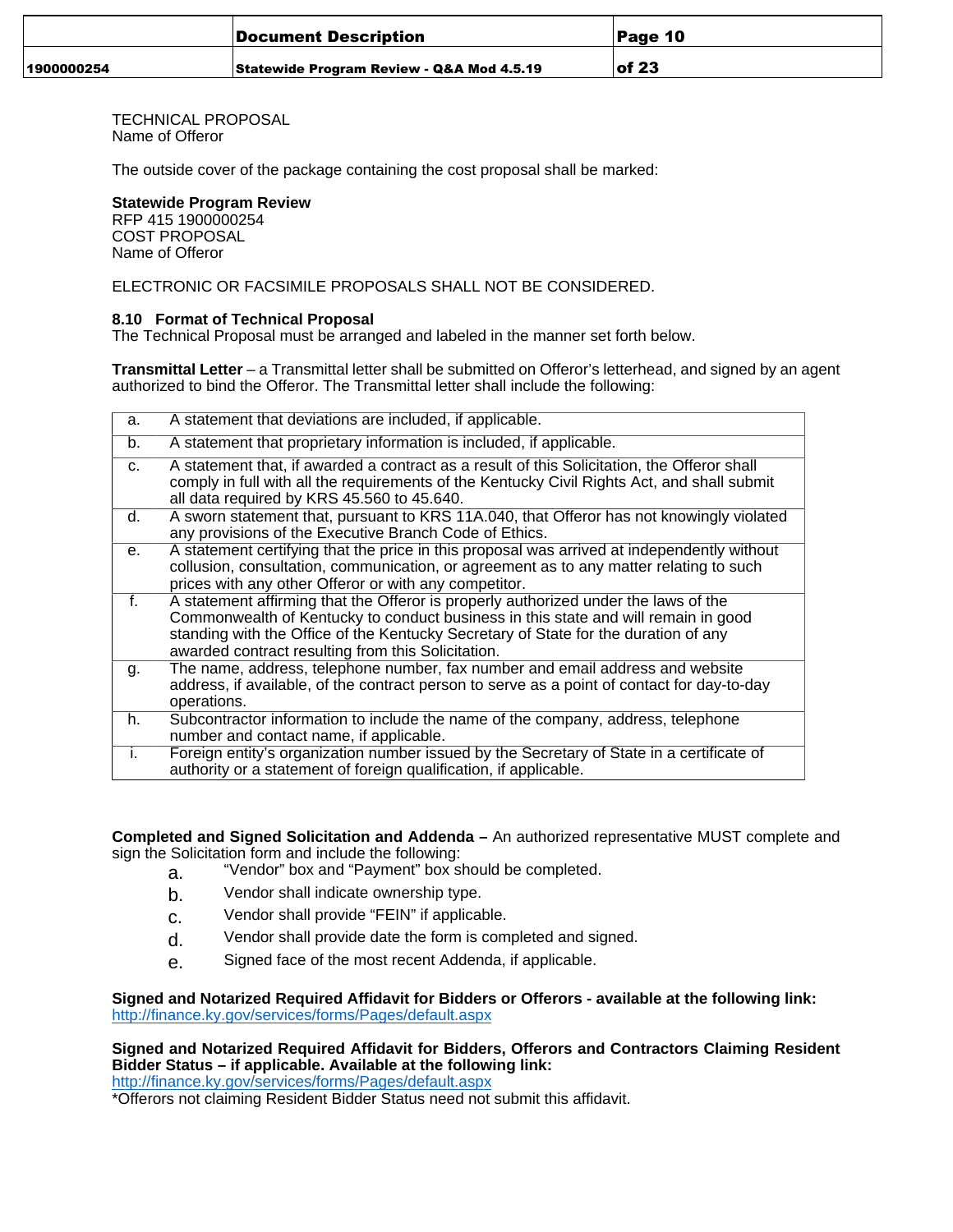|            | Document Description                      | <b>Page 11</b> |
|------------|-------------------------------------------|----------------|
| 1900000254 | Statewide Program Review - Q&A Mod 4.5.19 | $ $ of 23      |

## **Signed and Notarized Required Affidavit for Bidders, Offerors and Contractors Claiming Qualified Bidder Status – if applicable. Available at the following link:**

<http://finance.ky.gov/services/forms/Pages/default.aspx>

\*Offerors not claiming Qualified Bidder Status need not submit this affidavit.

**Response to the Technical Portion of the RFP** – Please provide a detailed response to the technical requirements outlined in the Evaluation Criteria. No cost information shall be provided in the technical portion.

## **8.20 Format of Cost Proposal**

The Cost Proposal must be submitted under separate cover from the Technical Proposal and must be arranged and labeled in the manner specified. The proposal with the lowest price receives the maximum score. The remaining proposals with the next lowest price receives points by dividing the lowest price by the next lowest price and multiplying that percentage by the available points.

## **8.30 Certification Regarding Debarment and Suspension**

In accordance with Federal Acquisition Regulation 52.209-5, the Offeror shall certify, by signing the Solicitation, that to the best of its knowledge and belief, the Offeror and/or its Principals is (are) not presently debarred, suspended, proposed for debarment, or declared ineligible for the award of contracts by any state or federal agency.

For the purposes of this certification, "Principals", means officers, directors, owners, partners, and persons having primary management or supervisory responsibilities within a business entity (e.g., general manager, plant manager, head of subsidiary, division, or business segment, and similar positions.

## **9.00 Rules of Procurement**

To facilitate this procurement, various rules have been established. These are described in the following paragraphs.

Offerors should review and comply with the General Conditions and Instructions for Solicitation/Contract listed under "Response to Solicitation" located on the eProcurement web page at <http://finance.ky.gov/services/policies/Documents/FAP%20110-10-00.pdf>

The procurement process will provide for the evaluation of proposals and selection of the winning proposal in accordance with state law and regulations. KRS Chapter 45A of the Kentucky Model Procurement Code provides the regulatory framework for the procurement of services by state agencies.

## **9.10 Technical Proposal Evaluation**

The CPE will evaluate the proposal based on the technical portion of the Evaluation Criteria. Each Offeror is responsible for submitting all relevant, factual and correct information with their offer to enable the evaluator(s) to afford each vendor the maximum score based on the available data submitted by the Offeror. Past Offeror Performance may be considered in the award of this Contract. Offerors with a record of poor performance in the last twelve (12) months may be found non-responsible and ineligible for award.

## **9.20 Cost Proposal Evaluation**

The CPE will evaluate the proposal based on the cost portion of the Evaluation Criteria.

Offeror shall only provide cost on the attached Cost Proposal Form; otherwise, the proposal may be deemed non-responsive.

## **9.30 Right to Reject/Waiver of Minor Irregularities**

The Commonwealth reserves the right at its discretion to reject any and all offers. The Commonwealth also reserves the right at its discretion to waive informalities and minor irregularities in offers received.

## **9.40 Clarification of Proposals**

The Commonwealth reserves the right at its discretion to request additional information as may reasonably be required for selection and to reject any proposals for failure to provide additional information on a timely basis.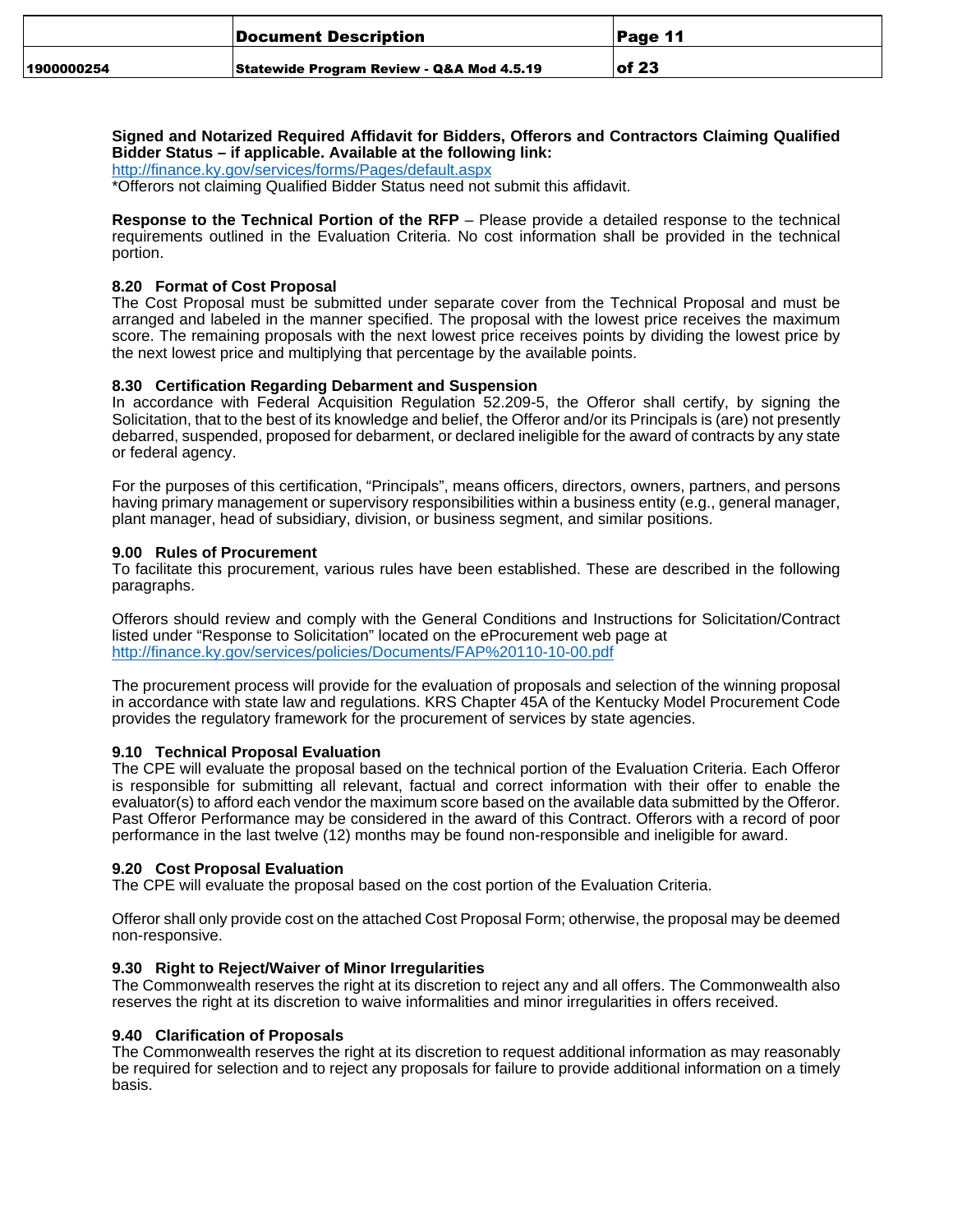|            | Document Description                      | ∣Page 12 |
|------------|-------------------------------------------|----------|
| 1900000254 | Statewide Program Review - Q&A Mod 4.5.19 | lof 23   |

The Commonwealth reserves the right to conduct discussions with any Offeror who has submitted a proposal to determine the Offeror's qualifications for further consideration. Such discussions shall not disclose any information derived from proposals submitted by other Offerors.

## **9.50 Best and Final Offers**

The Commonwealth reserves the right at its discretion to request a Best and Final Offer (BAFO) for technical and/or cost proposals. Offerors are cautioned to propose their best possible offers at the outset of the process, as there is no guarantee that any Offeror will be allowed an opportunity to submit a Best and Final technical and/or cost offer.

#### **9.60 Vendor Response and Public Inspection**

This RFP specifies the format, required information and general content of proposals to be submitted in response to the RFP. The CPE shall not disclose any portions of the proposals prior to contract award to anyone outside the CPE, representatives of the agency for whose benefit the contract is proposed, representatives of the federal government, if required, and the members of the evaluation committee. After a contract is awarded in whole or in part, the Commonwealth shall have the right to duplicate, use, or disclose all proposal data submitted by Offerors in response to this RFP as a matter of public record.

Any and all documents submitted by an Offeror in response to the RP shall be available for public inspection after contract award pursuant to the Kentucky Open Records Act, KRS 61.870 to 61.884 ("the Act"). When responding to a request to inspect records submitted in response to this RFP, the Commonwealth will not redact or withhold any information or documents unless the records sought are exempt from disclosure pursuant to KRS 61.878 or other applicable law. Similarly, no such documents shall be exempt from public disclosure, regardless of the Offeror's designation of the information contained therein as "proprietary," "confidential," or otherwise, except in cases where the requested documents (or information contained therein) would be excluded from application of the Act under KRS 61.878(1)(c).

The Commonwealth of Kentucky shall have the right to use all system ideas, or adaptations of those ideas, contained in any proposal received in response to this RFP. Selection or rejections of the proposal will not affect this right.

**9.70 Reciprocal Preference for Kentucky Resident Bidders and Preferences for a Qualified Bidder** The scoring of bids/proposals is subject to the reciprocal preference for Kentucky resident bidders and preferences for a Qualified Bidder or the Department of Corrections, Division of Prison Industries (See KRS 45A.490(1), (2), 45A.492, 45A.494 and KAR 200 5:410).

#### **Vendors not claiming resident bidder or qualified bidder status need not submit the corresponding affidavit.**

#### **Determining the residency of a bidder for purposes of applying a reciprocal preference**

Any individual, partnership, association, corporation, or other business entity claiming resident bidder status shall submit the attached Required Affidavit for Bidders, Offerors and Contractors Claiming Resident Bidder Status as part of its response. The CPE reserves the right to request documentation supporting a bidder's claim of resident bidder status. Failure to provide such documentation upon request shall result in disqualification of the bidder or contract termination.

As part of its response, a nonresident bidder shall submit its certificate of authority to transact business in the Commonwealth of Kentucky, Secretary of State. The location of the principal office identified therein shall be deemed the state of residency for that bidder. If the bidder is not required by law to obtain said certificate, the state of residency for that bidder shall be deemed to be that which is identified in its mailing address as provided in its bid.

#### **Preferences for Qualified Bidder or the Department of Corrections, Division of Prison Industries (200 KAR 5:410)**

Pursuant to KRS 45A.470 and 200 KAR 5:410, Kentucky Correctional Industries will receive a preference equal to twenty (20) percent of the maximum points awarded to a bidder in a solicitation. In addition, the following "qualified bidders" will receive a preference equal to fifteen (15) percent of the maximum points awarded to a bidder in a solicitation. New Vision Industries, Inc., any nonprofit corporation that furthers the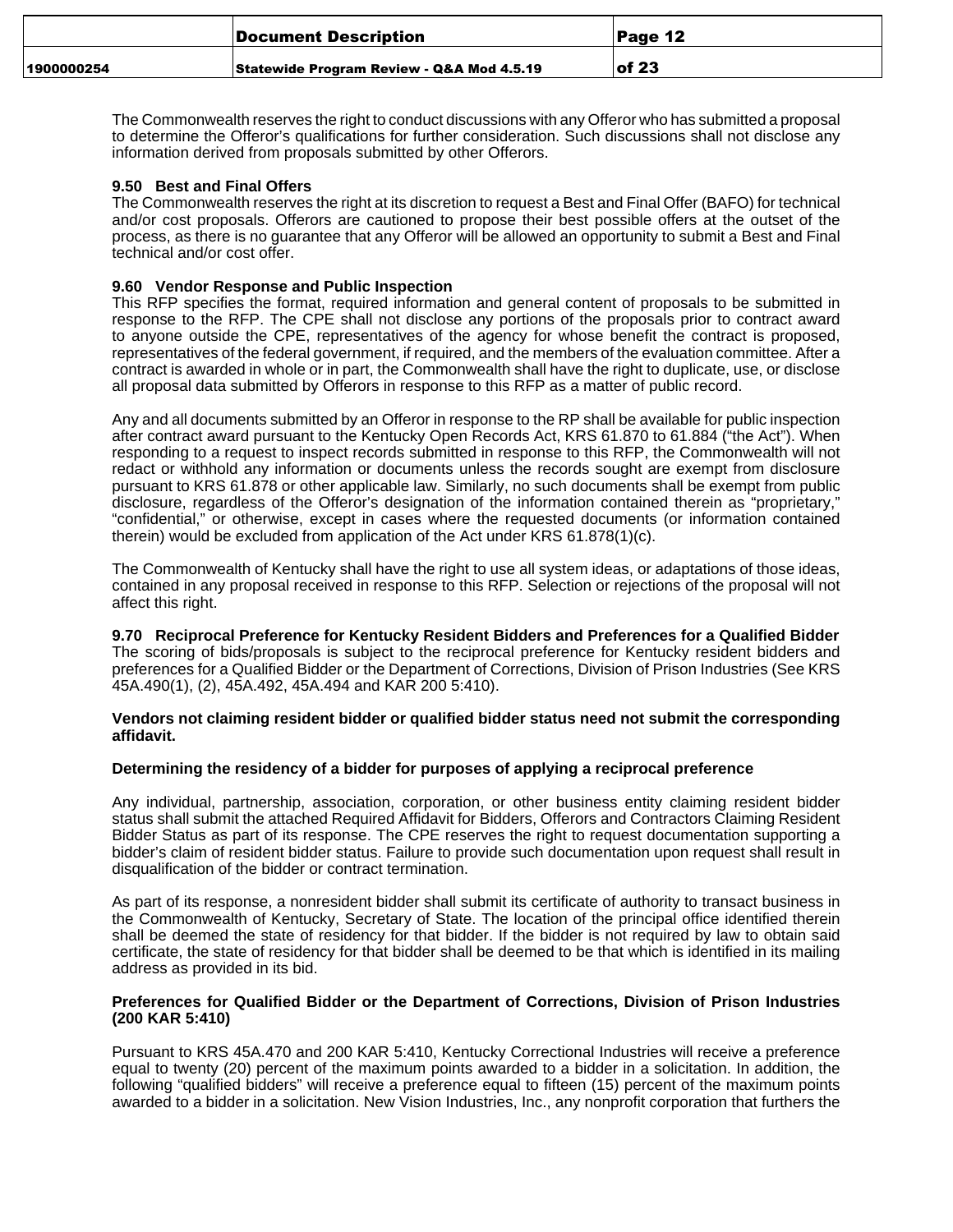|            | Document Description                      | ∣Page 13  |
|------------|-------------------------------------------|-----------|
| 1900000254 | Statewide Program Review - Q&A Mod 4.5.19 | $ $ of 23 |

purposes of KRS Chapter 163 and any qualified nonprofit agencies for individuals with severe disabilities as defined in KRS 45A.465(3). Any bidder claiming "qualified bidder" status, other than New Vision Industries, Inc., shall submit a notarized affidavit affirming that it meets the requirements to be considered a qualified bidder as part of its response to the solicitation (affidavit form included as part of this RFP). If requested, failure to provide documentation proving qualified bidder status to a public agency, if requested, may result in disqualification of the bidder or contract termination.

## **9.80 Right to Use Oral Presentations to Verify/Expand on Proposal**

The Commonwealth reserves the right at its discretion to require Oral Presentations by some or all of the Offerors to verify or expand on the Technical or Cost Proposals.

## **9.85 Oral Presentation Evaluation Criteria**

The highest ranking vendors may be requested to provide oral presentations/demonstrations to answer questions or to clarify the understanding of the evaluators in accordance with the requirements of this RFP. The oral presentation shall be scheduled at the discretion of the Commonwealth. The Commonwealth reserves the right not to require oral presentations/demonstrations at its discretion or in the event that they would not affect the final rankings.

## **9.90 Negotiation**

After conducting the evaluation to determine the best proposal received, the CPE reserves the right to negotiate a fair and reasonable compensation based on the pricing submitted in the offeror's proposal. If the negotiations fail to reach an agreement on a fair and reasonable compensation rate, the CPE reserves the right to proceed to the next highest ranked proposal. Other terms and conditions relating to the technical and/or cost proposals may be negotiated at the sole discretion of the Commonwealth.

## **9.95 Best Interests of the Commonwealth**

The Commonwealth will rank all proposals in the manner set forth in the Evaluation Criteria. However, the Commonwealth reserves the right to reject any or all proposals in whole or in part before, during, or after negotiation based on the best interests of the Commonwealth.

## CONTRACT AWARD, TERMS, AND CONDITIONS

## **10.00 Notification of Award**

To view the award of contract(s), including the contractor(s) receiving the award(s) for this solicitation, access the Kentucky Vendor Self Service Site at [http://emarsonline1311.state.ky.us/webapp/](http://emarsonline1311.state.ky.us/webapp/vssprdonline/AltSelfService) [vssprdonline/AltSelfService](http://emarsonline1311.state.ky.us/webapp/vssprdonline/AltSelfService).

Offerors can search for the solicitation title or number in the keyword search field or filter their search for only awarded solicitations by clicking on "Advanced Search" and changing the status to "awarded." The award(s) information can be accessed by clicking on the details button of the solicitation and clicking the "Notice of Award" tab. It is the Offeror's responsibility to review this information in a timely fashion. No other notification of the results of an Award of Contract will be provided to unsuccessful Offerors.

## **10.10 Beginning of Work**

This Contract is not effective and binding until approved by the Secretary of the Finance and Administration Cabinet and filed with the Legislative Research Commission's Government Contract Review Committee. The Contractor shall not commence any billable work until a valid Contract has been fully executed. This Contract, including the components referenced in Section 10.20, shall represent the entire agreement between the parties. Prior negotiations, representations, or agreements, either written or oral, between the parties hereto relating to the subject matter hereof shall be of no effect upon this Contract.

## **10.20 Contract Components and Order of Precedence**

The Commonwealth's acceptance of the Contractor's offer in response to the Solicitation, indicated by the issuance of a Contract Award, shall create a valid contract between the Parties consisting of the following:

- 1. Procurement Statutes, Regulations and Policies
- 2. Any written Agreement between the Parties.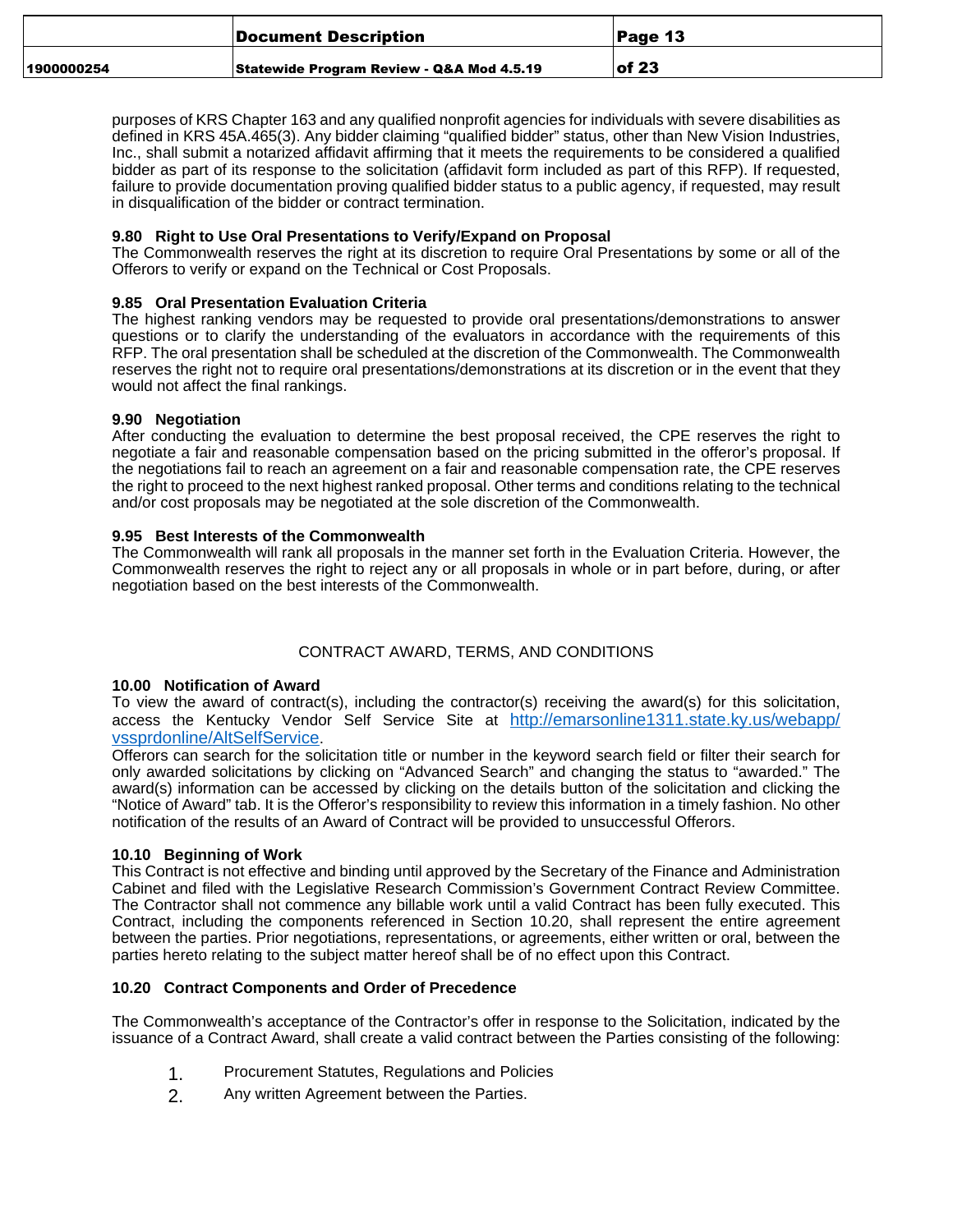|            | Document Description                      | Page 14   |
|------------|-------------------------------------------|-----------|
| 1900000254 | Statewide Program Review - Q&A Mod 4.5.19 | $ $ of 23 |

- 3. Any Addenda to the Solicitation.
- 4. The Solicitation and all attachments
- 5. Any Best and Final Offer.
- 6. Any clarifications concerning the Contractor's proposal in response to the Solicitation.
- 7. The Contractor's proposal in response to the Solicitation.

In the event of any conflict between or among the provisions contained in the Contract, the order of precedence shall be as enumerated above.

#### **10.30 Contract Term and Renewal Option**

The initial term of the Contract is anticipated to be from 4/15/19 through 6/20/20.

This agreement is not effective until the Secretary of the Finance and Administration Cabinet or his authorized designee has approved the Contract and until the Contract has been filed with the Legislative Research Commission, Government Contract Review Committee.

The Commonwealth reserves the right to renew this contract for up to two (2) additional two (2) year periods.

Renewal shall be subject to prior approval from the Secretary of the Finance and Administration Cabinet, or this authorized designee, and the LRC Government Contract Review Committee in accordance with KRS 45A.695 and KRS 45A.705.

## **10.40 Changes and Modifications to the Contract**

Pursuant to 200 KAR 5:311, no modification or change of any provision in the Contract shall be made, or construed to have been made, unless such modification is mutually agreed to in writing by the Contractor and the Commonwealth, and incorporated as a written amendment by the CPE prior to the effective date of such modification or change. Modification shall be subject to prior approval from the Secretary of the Finance and Administration Cabinet, or this authorized designee, and the LRC Government Contract Review Committee. Memoranda of Understanding, written clarification, and/or other correspondence shall not be construed as amendments to the Contract.

#### **10.50 Notices**

Unless otherwise instructed, all notices, consents, and other communications required and/or permitted by the Contract shall be in writing. After the award of the Contract, all communications of a contractual or legal nature are to be made to the Agency Contact.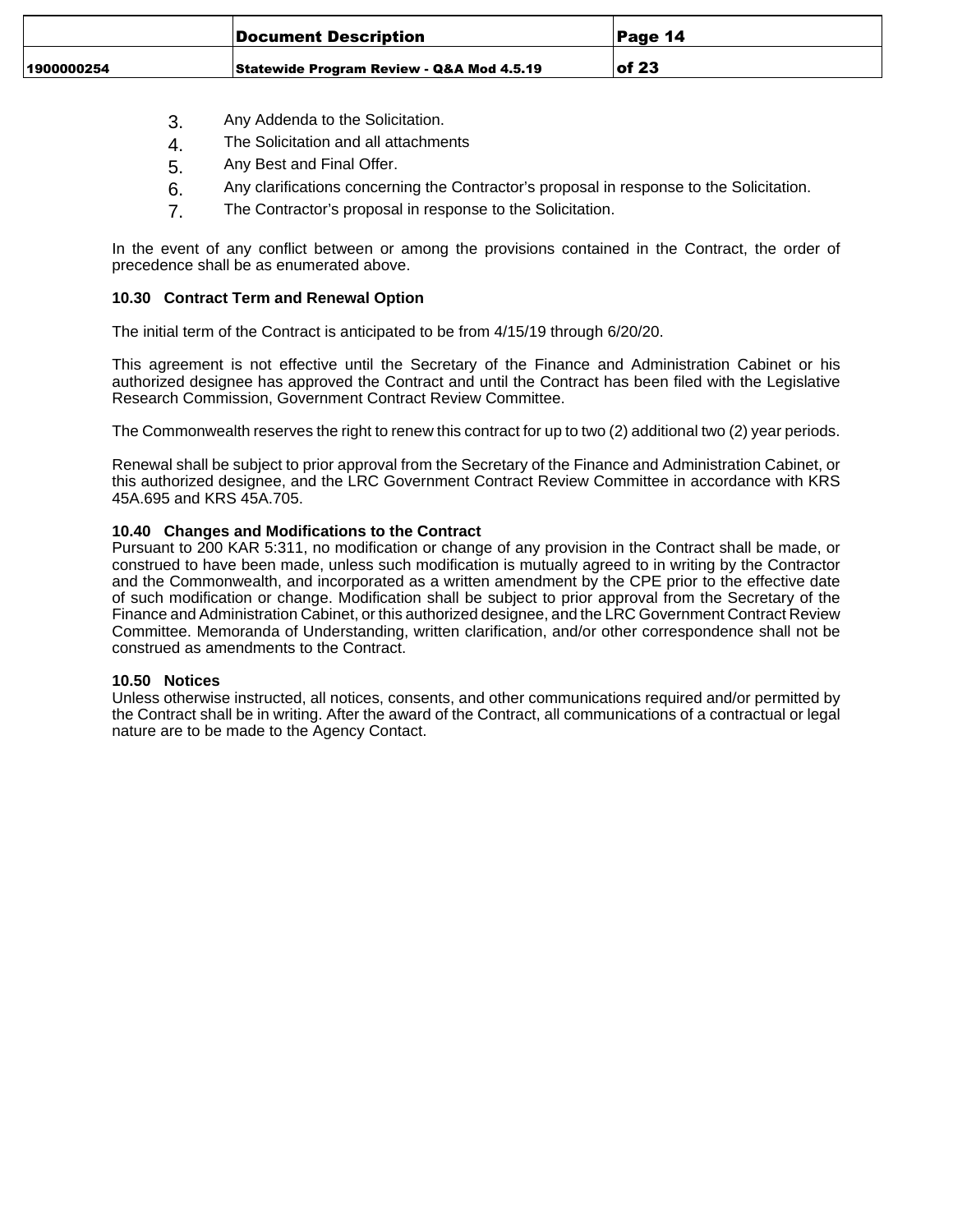|            | Document Description                      | Page 15 |
|------------|-------------------------------------------|---------|
| 1900000254 | Statewide Program Review - Q&A Mod 4.5.19 | of 23   |

#### **Personal Service Contract Standard Terms and Conditions May 2018**

**Whereas**, the first party, the state agency, has concluded that either state personnel are not available to perform said function, or it would not be feasible to utilize state personnel to perform said function; and **Whereas,** the second party, the Contractor, is available and qualified to perform such function; and **Whereas**, for the abovementioned reasons, the state agency desires to avail itself of the services of the second party;

**NOW THEREFORE**, the following terms and conditions are applicable to this contract:

#### **1.00 Effective Date:**

This contract is not effective until the Secretary of the Finance and Administration Cabinet or his authorized designee has approved the contract and until the contract has been submitted to the Legislative Research Commission, Government Contract Review Committee ("LRC"). However, in accordance with KRS 45A.700, contracts in aggregate amounts of \$10,000 or less are exempt from review by the committee and need only be filed with the committee within 30 days of their effective date for informational purposes.

KRS 45A.695(7) provides that payments on personal service contracts and memoranda of agreement shall not be authorized for services rendered after government contract review committee disapproval, unless the decision of the committee is overridden by the Secretary of the Finance and Administration Cabinet or agency head, if the agency has been granted delegation authority by the Secretary.

#### **2.00 Renewals:**

Upon expiration of the initial term, the contract may be renewed in accordance with the terms and conditions in the original solicitation. Renewal shall be subject to prior approval from the Secretary of the Finance and Administration Cabinet or his authorized designee and the LRC Government Contract Review Committee in accordance with KRS 45A.695 and KRS 45A.705, and contingent upon available funding.

#### **3.00 LRC Policies:**

Pursuant to KRS 45A.725, LRC has established policies which govern rates payable for certain professional services. These are located on the LRC webpage (<u>http://www.lrc.ky.gov/Statcomm/Contracts/</u> [homepage.htm\)](http://www.lrc.ky.gov/Statcomm/Contracts/homepage.htm) and would impact any contract established under KRS 45A.690 et seq., where applicable.

#### **4.00 Choice of Law and Forum:**

This contract shall be governed by and construed in accordance with the laws of the Commonwealth of Kentucky. Any action brought against the Commonwealth on the contract, including but not limited to actions either for breach of contract or for enforcement of the contract, shall be brought in Franklin Circuit Court, Franklin County, Kentucky in accordance with KRS 45A.245.

.

## **5.00 Cancellation:**

The state agency shall have the right to terminate and cancel this contract at any time not to exceed thirty (30) days' written notice served on the Contractor by registered or certified mail.

## **6.00 Funding Out Provision**:

The state agency may terminate this contract if funds are not appropriated to the contracting agency or are not otherwise available for the purpose of making payments without incurring any obligation for payment after the date of termination, regardless of the terms of the contract. The state agency shall provide the Contractor thirty (30) calendar days' written notice of termination of the contract due to lack of available funding.

## **7.00 Reduction in Contract Worker Hours:**

The Kentucky General Assembly may allow for a reduction in contract worker hours in conjunction with a budget balancing measure for some professional and non-professional service contracts. If under such authority the agency is required by Executive Order or otherwise to reduce contract hours, the agreement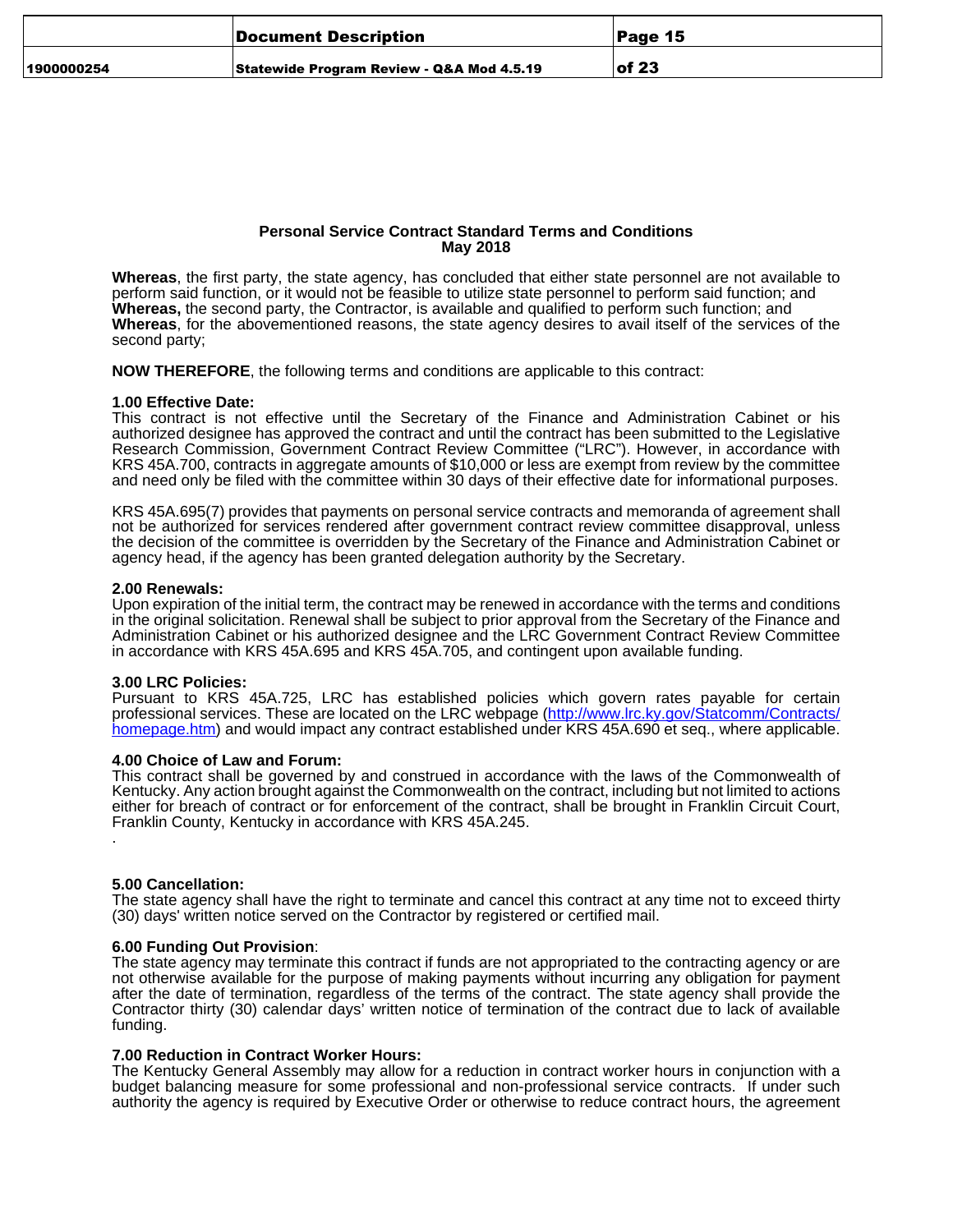|            | Document Description                      | <b>Page 16</b> |
|------------|-------------------------------------------|----------------|
| 1900000254 | Statewide Program Review - Q&A Mod 4.5.19 | $ $ of 23      |

will be reduced by the amount specified in that document. If the contract funding is reduced, then the scope of work related to the contract may also be reduced commensurate with the reduction in funding. This reduction of the scope shall be agreeable to both parties and shall not be considered a breach of contract.

#### **8.00 Authorized to do Business in Kentucky:**

The Contractor affirms that it is properly authorized under the laws of the Commonwealth of Kentucky to conduct business in this state and will remain in good standing to do business in the Commonwealth of Kentucky for the duration of any contract awarded.

The Contractor shall maintain certification of authority to conduct business in the Commonwealth of Kentucky during the term of this contract. Such registration is obtained from the Secretary of State, who will also provide the certification thereof.

#### **Registration with the Secretary of State by a Foreign Entity:**

Pursuant to KRS 45A.480(1)(b), an agency, department, office, or political subdivision of the Commonwealth of Kentucky shall not award a state contract to a person that is a foreign entity required by [KRS 14A.9-010](http://www.lrc.ky.gov/KRS/014A09/010.PDF) to obtain a certificate of authority to transact business in the Commonwealth ("certificate") from the Secretary of State under [KRS 14A.9-030](http://www.lrc.ky.gov/KRS/014A09/030.PDF) unless the person produces the certificate within fourteen (14) days of the bid or proposal opening. Therefore, foreign entities should submit a copy of their certificate with their solicitation response. If the foreign entity is not required to obtain a certificate as provided in [KRS 14A.9-010,](http://www.lrc.ky.gov/KRS/014A09/010.PDF) the foreign entity should identify the applicable exception in its solicitation response. Foreign entity is defined within [KRS 14A.1-070](http://www.lrc.ky.gov/KRS/014A01/070.PDF).

**For all foreign entities required to obtain a certificate of authority to transact business in the Commonwealth, if a copy of the certificate is not received by the contracting agency within the time frame identified above, the foreign entity's solicitation response shall be deemed non-responsive or the awarded contract shall be cancelled.**

Businesses can register with the Secretary of State at [https://secure.kentucky.gov/sos/ftbr/welcome.aspx.](https://secure.kentucky.gov/sos/ftbr/welcome.aspx)

#### **9.00 Invoices for fees:**

The Contractor shall maintain supporting documents to substantiate invoices and shall furnish same if required by state government. The invoice must conform to the method described in Section V of this contract.

**Pursuant to KRS 45A.695, no payment shall be made on any personal service contract unless the individual, firm, partnership, or corporation awarded the personal service contract submits its invoice for payment on a form established by the committee.**

\*Invoice form is available on the Legislative Research Commission, Government Contract Review Committee website: <http://www.lrc.ky.gov/Statcomm/Contracts/homepage.htm>

#### **10.00 Travel expenses, if authorized:**

The Contractor shall be paid for no travel expenses unless and except as specifically authorized by the specifications of this contract or authorized in advance and in writing by the Commonwealth. Either original or certified copies of receipts must be submitted for airline tickets, hotel bills, restaurant charges, rental car charges, and any other miscellaneous expenses.

#### **11.00 Other expenses, if authorized herein:**

The Contractor shall be reimbursed for no other expenses of any kind, unless and except as specifically authorized within the specifications of this contract or authorized in advance and in writing by the Commonwealth.

If the reimbursement of such expenses is authorized, the reimbursement shall be only on an out-of-pocket basis. Request for payment of same shall be processed upon receipt from the Contractor of valid, itemized statements submitted periodically for payment at the time any fees are due. The Contractor shall maintain supporting documents that substantiate every claim for expenses and shall furnish same if requested by the Commonwealth.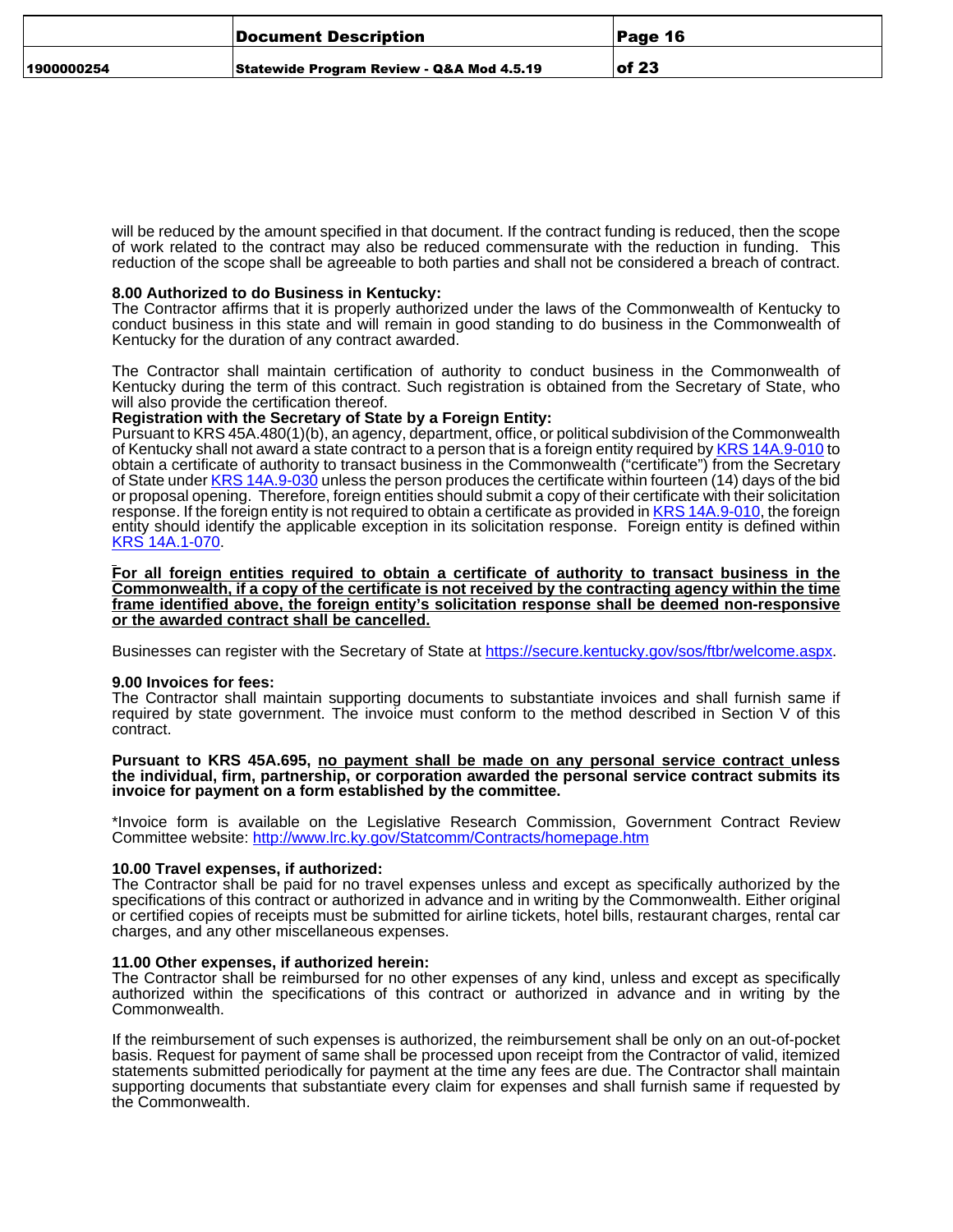|            | Document Description                      | Page 17   |
|------------|-------------------------------------------|-----------|
| 1900000254 | Statewide Program Review - Q&A Mod 4.5.19 | $ $ of 23 |

#### **12.00 Purchasing and specifications:**

The Contractor certifies that he/she will not attempt in any manner to influence any specifications to be restrictive in any way or respect nor will he/she attempt in any way to influence any purchasing of services, commodities or equipment by the Commonwealth of Kentucky. For the purpose of this paragraph and the following paragraph that pertains to conflict-of interest laws and principles, "he/she" is construed to mean "they" if more than one person is involved and if a firm, partnership, corporation, or other organization is involved, then "he/she" is construed to mean any person with an interest therein.

#### **13.00 Conflict-of-interest laws and principles**:

The Contractor certifies that he/she is legally entitled to enter into this contract with the Commonwealth of Kentucky, and by holding and performing this contract, he/she will not be violating either any conflict of interest statute (KRS 45A.330-45A.340, 45A.990, 164.390), or KRS 11A.040 of the executive branch code of ethics, relating to the employment of former public servants.

#### **14.00 Campaign finance:**

The Contractor certifies that neither he/she nor any member of his/her immediate family having an interest of 10% or more in any business entity involved in the performance of this contract, has contributed more than the amount specified in KRS 121.056(2), to the campaign of the gubernatorial candidate elected at the election last preceding the date of this contract. The Contractor further swears under the penalty of perjury, as provided by KRS 523.020, that neither he/she nor the company which he/she represents, has knowingly violated any provisions of the campaign finance laws of the Commonwealth, and that the award of a contract to him/her or the company which he/she represents will not violate any provisions of the campaign finance laws of the Commonwealth.

#### **15.00 Access to Records:**

The state agency certifies that it is in compliance with the provisions of KRS 45A.695, "Access to contractor's books, documents, papers, records, or other evidence directly pertinent to the contract." The Contractor, as defined in KRS 45A.030, agrees that the contracting agency, the Finance and Administration Cabinet, the Auditor of Public Accounts, and the Legislative Research Commission, or their duly authorized representatives, shall have access to any books, documents, papers, records, or other evidence, which are directly pertinent to this agreement for the purpose of financial audit or program review. The Contractor also recognizes that any books, documents, papers, records, or other evidence, received during a financial audit or program review shall be subject to the Kentucky Open Records Act, KRS 61.870 to 61.884. Records and other prequalification information confidentially disclosed as part of the bid process shall not be deemed as directly pertinent to the agreement and shall be exempt from disclosure as provided in KRS 61.878(1)(c).

#### **16.00 Protest:**

Pursuant to KRS 45A.285, the Secretary of the Finance and Administration Cabinet, or his designee, shall have authority to determine protests and other controversies of actual or prospective vendors in connection with the solicitation or selection for award of a contract.

Any actual or prospective vendor, who is aggrieved in connection with the solicitation or selection for award of a contract, may file protest with the Secretary of the Finance and Administration Cabinet. A protest or notice of other controversy must be filed promptly and, in any event, within two (2) calendar weeks after such aggrieved person knows or should have known of the facts giving rise thereto. All protests or notices of other controversies must be in writing and shall be addressed to:

#### **William M. Landrum III, Secretary**

Commonwealth of Kentucky Finance and Administration Cabinet Room 383, New Capitol Annex 702 Capitol Avenue Frankfort, KY 40601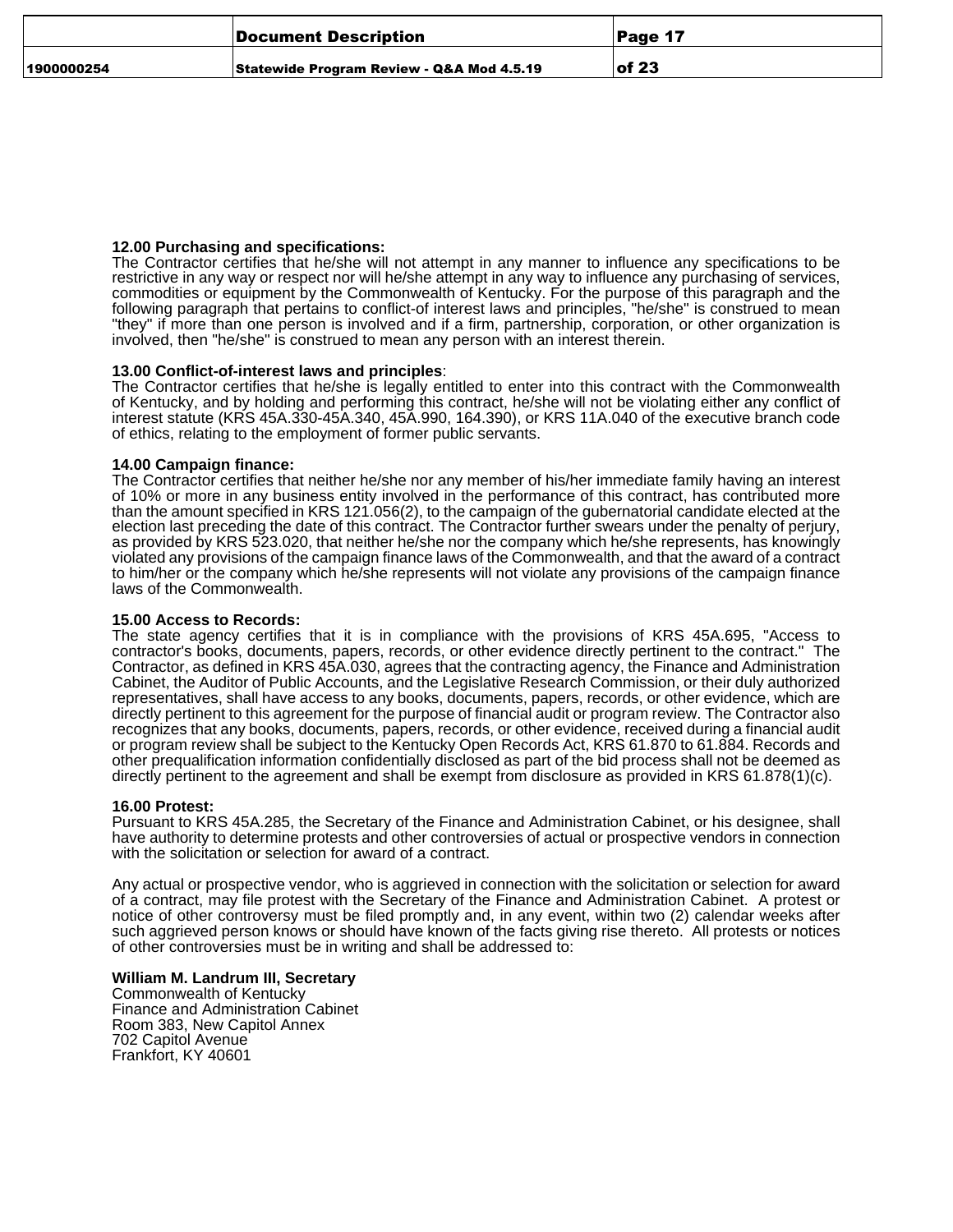|            | Document Description                      | ∣Page 18  |
|------------|-------------------------------------------|-----------|
| 1900000254 | Statewide Program Review - Q&A Mod 4.5.19 | $ $ of 23 |

The Secretary of Finance and Administration Cabinet shall promptly issue a decision in writing. A copy of that decision shall be mailed or otherwise furnished to the aggrieved party and shall state the reasons for the action taken.

The decision by the Secretary of the Finance and Administration Cabinet shall be final and conclusive.

#### **17.00 Social security: (check one)**

The parties are cognizant that the state is not liable for social security contributions, pursuant to 42 U.S. Code, section 418, relative to the compensation of the second party for this contract.

The parties are cognizant that the state is liable for social security contributions, pursuant to 42 U.S. Code, section 418, relative to the compensation of the second party for this contract.

#### **18.00 Violation of tax and employment laws**:

KRS 45A.485 requires the Contractor and all subcontractors performing work under the contract to reveal to the Commonwealth, prior to the award of a contract, any final determination of a violation by the Contractor within the previous five (5) year period of the provisions of KRS chapters 136, 139, 141, 337, 338, 341, and 342. These statutes relate to corporate and utility tax, sales and use tax, income tax, wages and hours laws, occupational safety and health laws, unemployment insurance laws, and workers compensation insurance laws, respectively

To comply with the provisions of KRS 45A.485, the Contractor and all subcontractors performing work under the contract shall report any such final determination(s) of violation(s) to the Commonwealth by providing the following information regarding the final determination(s): the KRS violated, the date of the final determination, and the state agency which issued the final determination.

KRS 45A.485 also provides that, for the duration of any contract, the Contractor and all subcontractors performing work under the contract shall be in continuous compliance with the provisions of those statutes, which apply to their operations, and that their failure to reveal a final determination, as described above, or failure to comply with the above statutes for the duration of the contract, shall be grounds for the Commonwealth's cancellation of the contract and their disqualification from eligibility for future state contracts for a period of two (2) years.

Contractor must check one:

The Contractor has not violated any of the provisions of the above statutes within the previous five (5) year period.

The Contractor has violated the provisions of one or more of the above statutes within the previous five (5) year period and has revealed such final determination(s) of violation(s). Attached is a list of such determination(s), which includes the KRS violated, the date of the final determination, and the state agency which issued the final determination.

#### **19.00 Discrimination:**

This section applies only to contracts disbursing federal funds, in whole or part, when the terms for receiving those funds mandate its inclusion. Discrimination (because of race, religion, color, national origin, sex, sexual orientation, gender identity, age, or disability) is prohibited. During the performance of this contract, the Contractor agrees as follows:

The Contractor will not discriminate against any employee or applicant for employment because of race, religion, color, national origin, sex, sexual orientation, gender identity or age. The Contractor further agrees to comply with the provisions of the Americans with Disabilities Act (ADA), Public Law 101-336, and applicable federal regulations relating thereto prohibiting discrimination against otherwise qualified disabled individuals under any program or activity. The Contractor agrees to provide, upon request, needed reasonable accommodations. The Contractor will take affirmative action to ensure that applicants are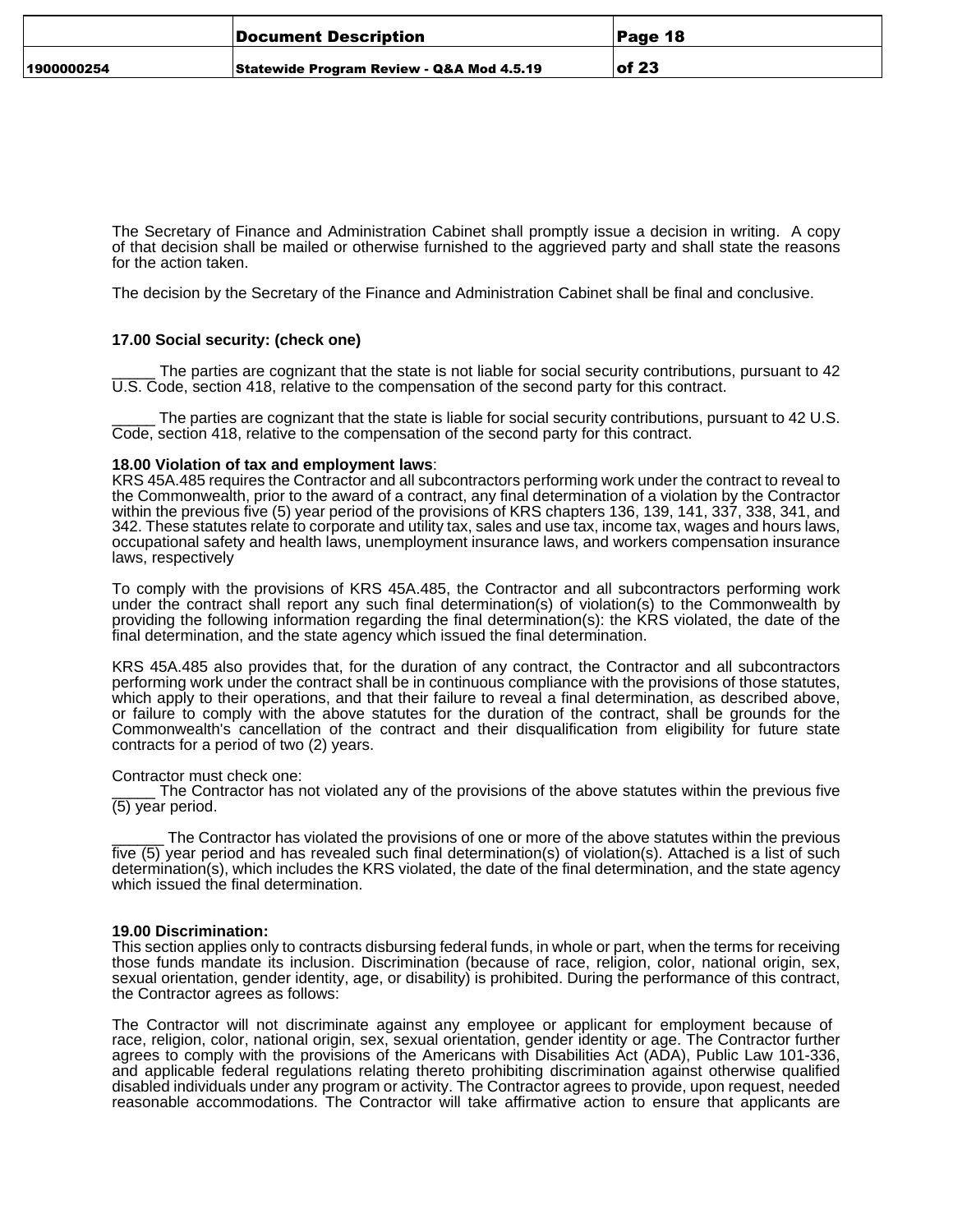|            | Document Description                      | Page 19   |
|------------|-------------------------------------------|-----------|
| 1900000254 | Statewide Program Review - Q&A Mod 4.5.19 | $ $ of 23 |

employed and that employees are treated during employment without regard to their race, religion, color, national origin, sex, sexual orientation, gender identity, age or disability. Such action shall include, but not be limited to the following: employment, upgrading, demotion or transfer; recruitment or recruitment advertising; layoff or termination; rates of pay or other forms of compensations; and selection for training, including apprenticeship. The Contractor agrees to post in conspicuous places, available to employees and applicants for employment, notices setting forth the provisions of this non-discrimination clause.

In all solicitations or advertisements for employees placed by or on behalf of the Contractor, the Contractor will state that all qualified applicants will receive consideration for employment without regard to race, religion, color, national origin, sex, sexual orientation, gender identity, age or disability.

The Contractor will send to each labor union or representative of workers with which he/she has a collective bargaining agreement or other contract or understanding a notice advising the said labor union or workers' representative of the Contractor's commitments under this section and shall post copies of the notice in conspicuous places available to employees and applicants for employment. The Contractor will take such action with respect to any subcontract or purchase order as the administering agency may direct as a means of enforcing such provisions, including sanctions for noncompliance.

The Contractor will comply with all provisions of Executive Order No. 11246 of September 24, 1965, as amended, and of the rules, regulations and relevant orders of the Secretary of Labor.

The Contractor will furnish all information and reports required by Executive Order No. 11246 of September 24, 1965, as amended, and by the rules, regulations and orders of the Secretary of Labor, or pursuant thereto, and will permit access to his/her books, records and accounts by the administering agency and the Secretary of Labor for purposes of investigation to ascertain compliance with such rules, regulations and orders.

In the event of the Contractor's noncompliance with the nondiscrimination clauses of this contract or with any of the said rules, regulations or orders, this contract may be cancelled, terminated or suspended in whole or in part, and the Contractor may be declared ineligible for further government contracts or federallyassisted construction contracts in accordance with procedures authorized in Executive Order No. 11246 of September 24, 1965, as amended, and such other sanctions that may be imposed and remedies invoked as provided in or as otherwise provided by law.

The Contractor will include the provisions of paragraphs (1) through (7) of section 202 of Executive Order 11246 in every subcontract or purchase order unless exempted by rules, regulations or orders of the Secretary of Labor, issued pursuant to section 204 of Executive Order No. 11246 of September 24, 1965, as amended, so that such provisions will be binding upon each subcontractor or vendor. The Contractor will take such action with respect to any subcontract or purchase order as the administering agency may direct as a means of enforcing such provisions including sanctions for noncompliance; provided, however, that in the event a Contractor becomes involved in, or is threatened with, litigation with a subcontractor or vendor as a result of such direction by the agency, the Contractor may request the United States to enter into such litigation to protect the interests of the United States.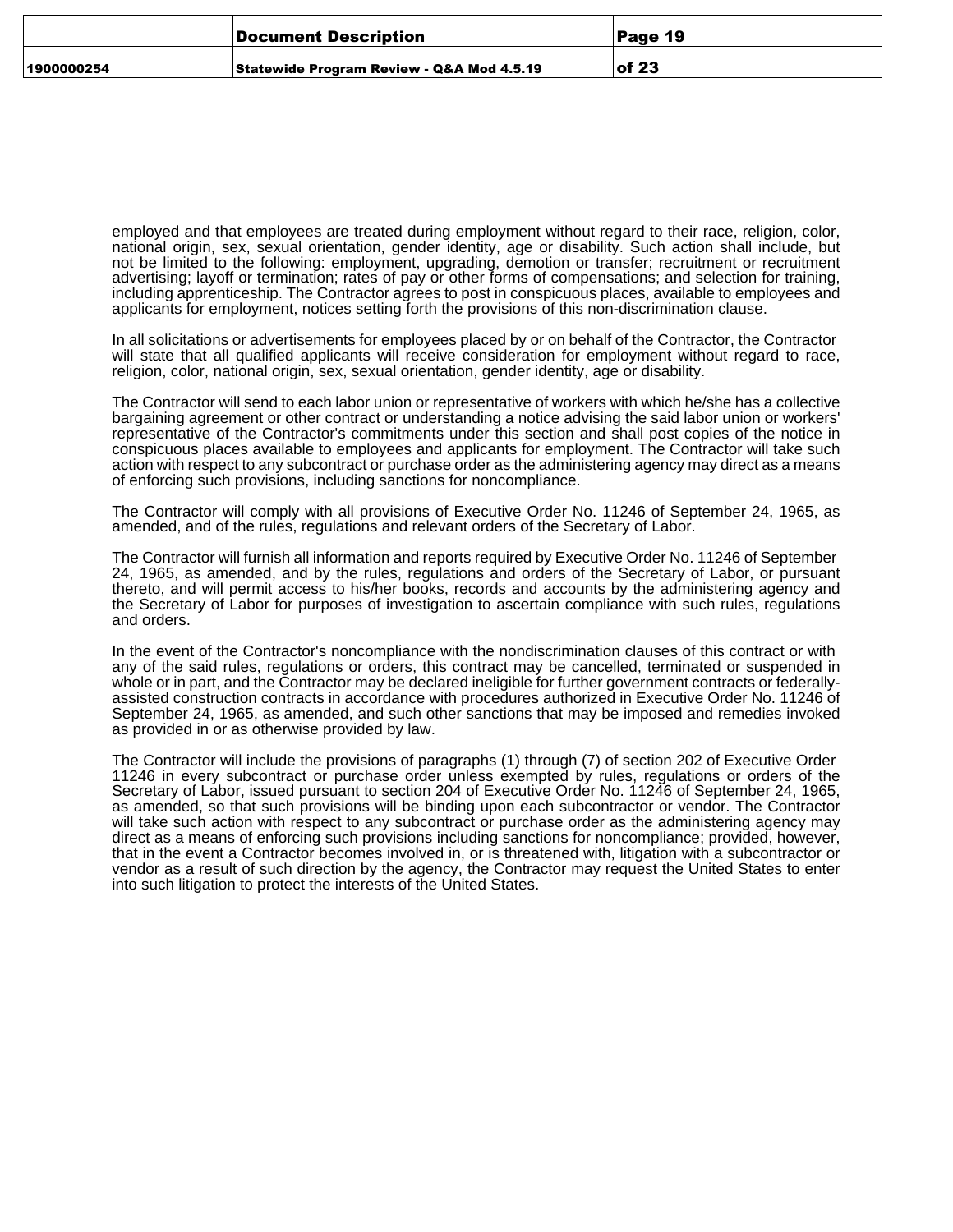|            | Document Description                      | Page 20   |
|------------|-------------------------------------------|-----------|
| 1900000254 | Statewide Program Review - Q&A Mod 4.5.19 | $ $ of 23 |

## **Statewide Program Review**

## **RFP 415 1900000254**

Version 2, Modification 1 to add the following attachment:

Attachment A – Cost Proposal Form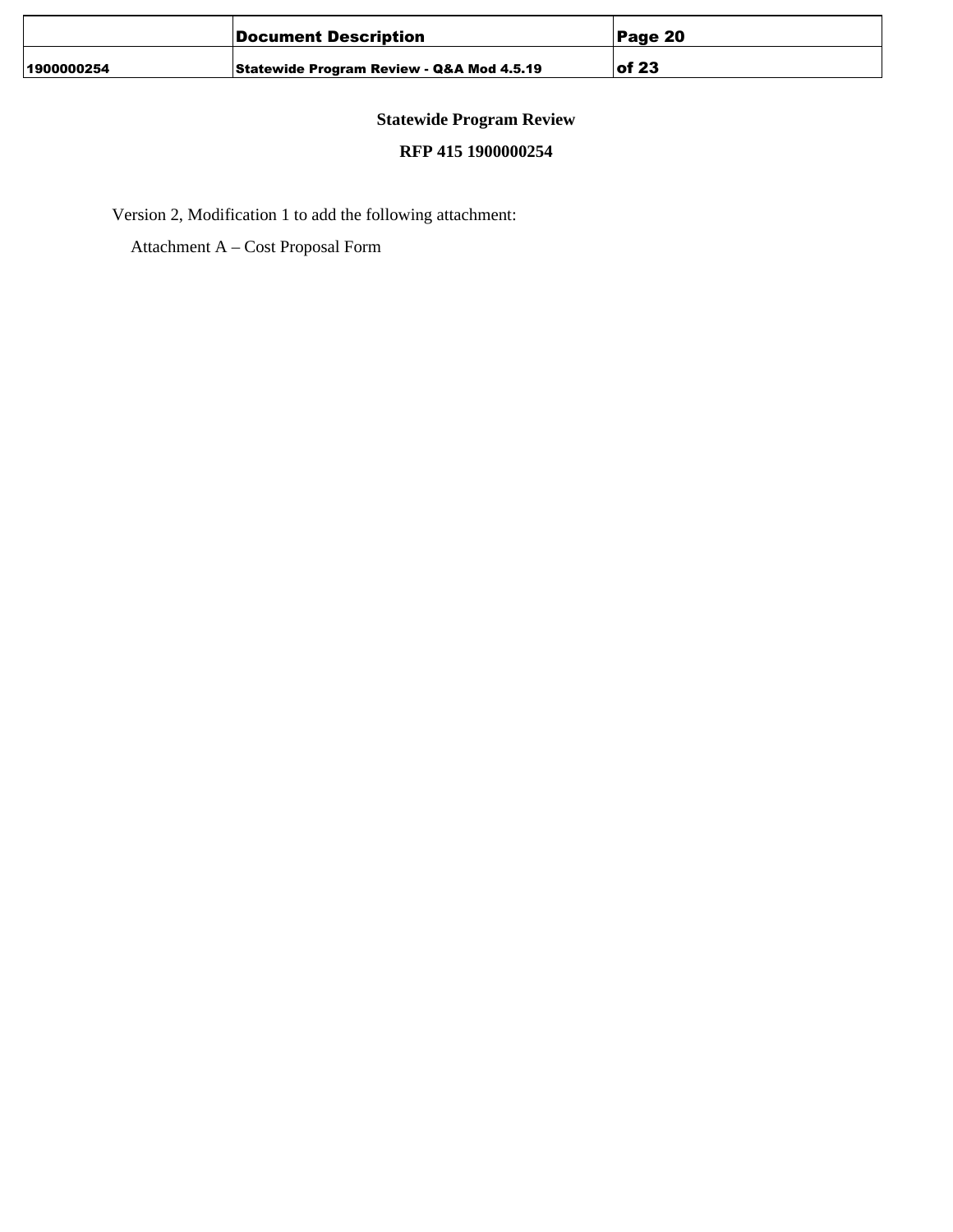|            | Document Description                      | Page 21   |
|------------|-------------------------------------------|-----------|
| 1900000254 | Statewide Program Review - Q&A Mod 4.5.19 | $ $ of 23 |

## **Statewide Program Review**

## **RFP 415 1900000254**

## **Q&A**

**Version 3, Modification 2** to extend the Question deadline.

Q: Will you extend the deadline for questions?

A: Yes, we are extending the deadline for questions. Questions are now due by **NOON, Wednesday, April 3, 2019**.

Anticipated Commonwealth Response to written questions is by Friday, April 5, 2019.